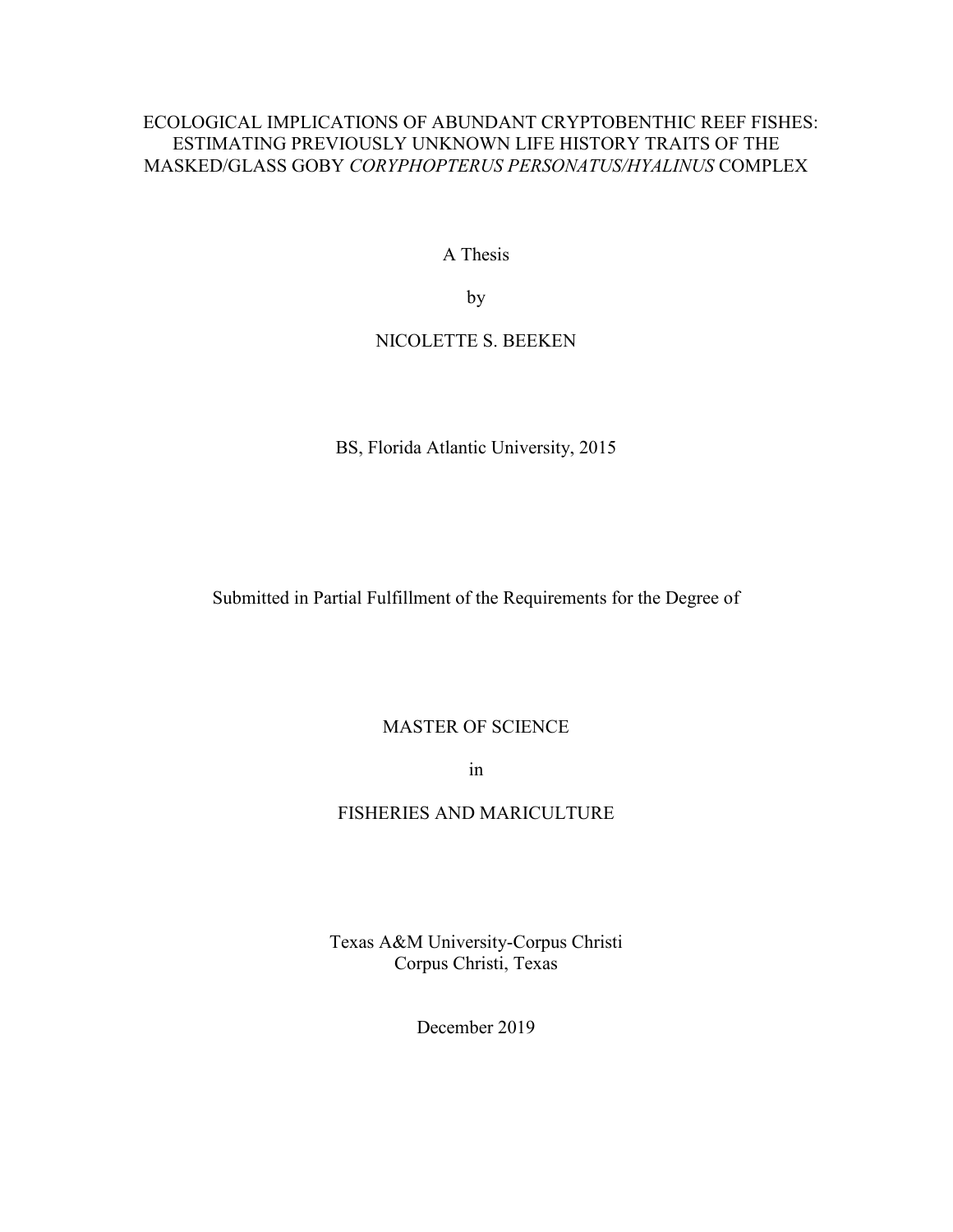© Nicolette Somer Beeken

All Rights Reserved

December 2019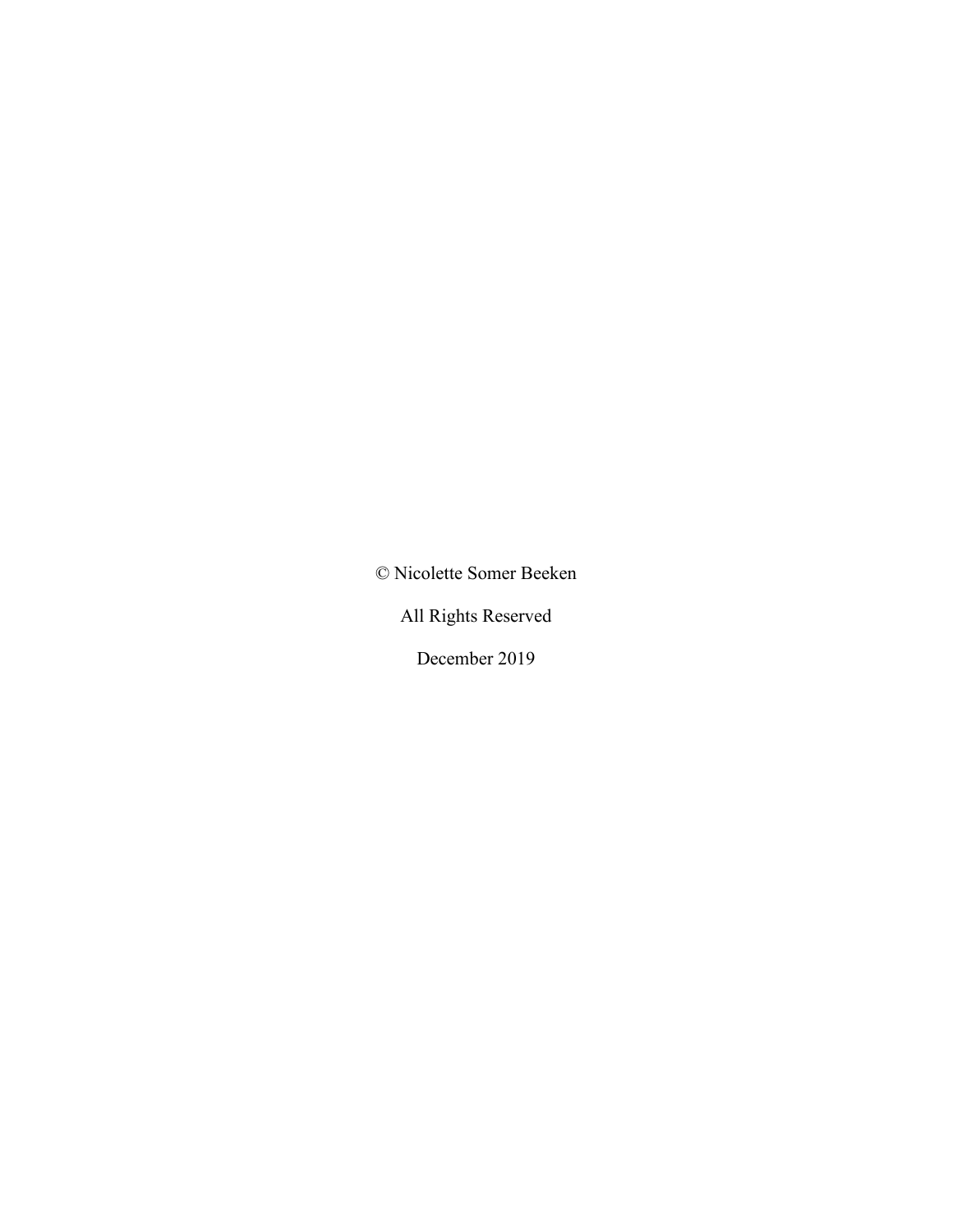## ECOLOGICAL IMPLICATIONS OF ABUNDANT CRYPTOBENTHIC REEF FISHES: ESTIMATING PREVIOUSLY UNKNOWN LIFE HISTORY TRAITS OF THE MASKED/GLASS GOBY *CORYPHOPTERUS PERSONATUS/HYALINUS* COMPLEX

A Thesis

by

# NICOLETTE S. BEEKEN

This thesis meets the standards for scope and quality of Texas A&M University-Corpus Christi and is hereby approved.

> J. Derek Hogan, PhD Chair

Committee Member

Simon Geist, PhD<br>
Sommittee Member<br>
Sommittee Member<br>
Committee Member

December 2019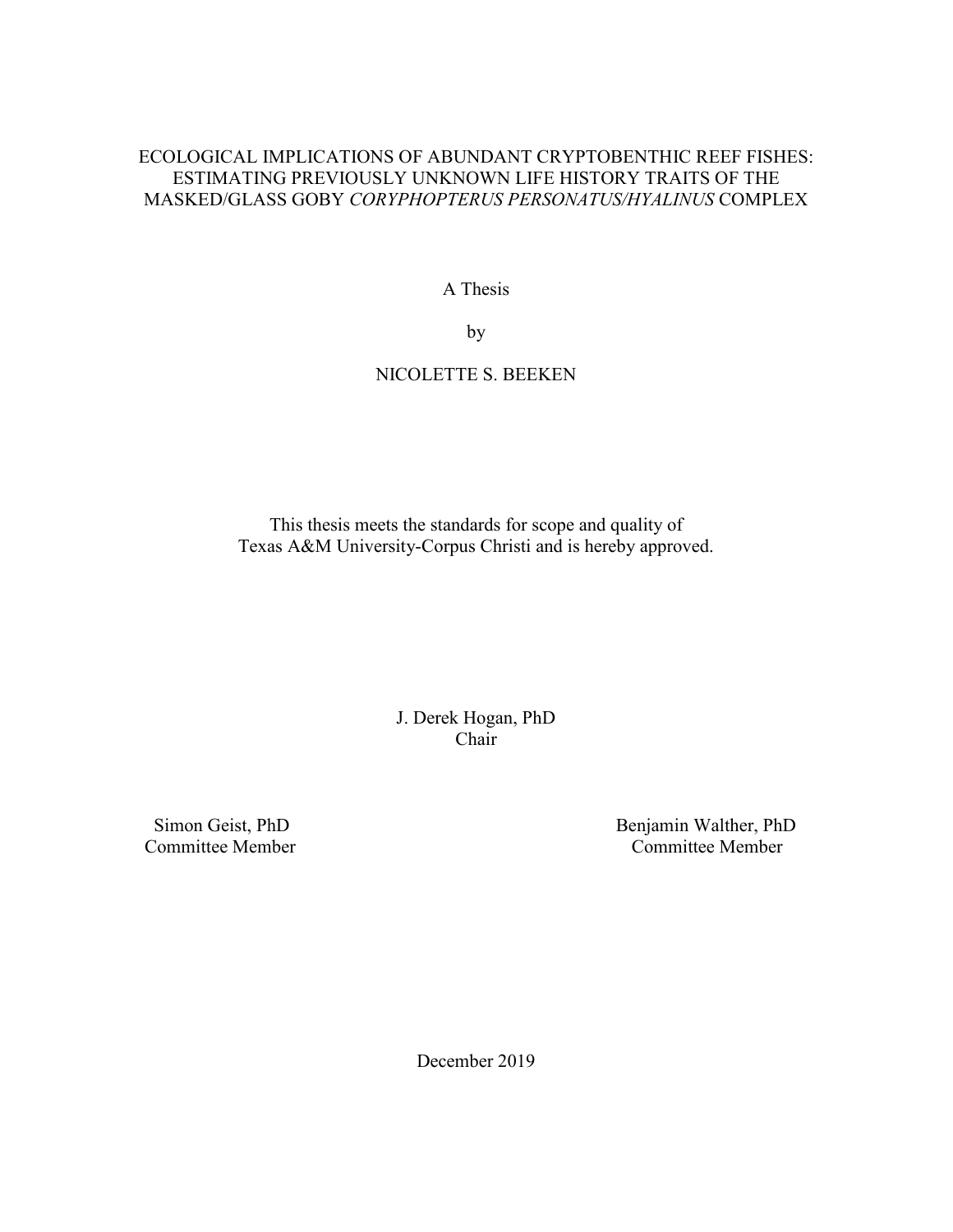#### ABSTRACT

Fishes of the smallest size classes that inhabit benthic reef habitats are collectively known as cryptobenthic reef fishes, and they constitute a significant portion of reef fish biodiversity and biomass production. However, for many cryptobenthic reef fishes such as gobies, much is unknown about their life history. Understanding the demographics of a species can clarify its functional role, productivity, and resilience to disturbances in an ecosystem. The masked/glass goby *Coryphopterus personatus/hyalinus* is an understudied Caribbean reef goby complex that is common and abundant. Otolith microstructure techniques reveal that *C. personatus/hyalinus*  exhibits an extreme life history relative to other vertebrates due to its short lifespan, fast larval growth, and early maturity with linear growth in body length throughout reproductive age. Average daily larval growth largely determines pelagic larval duration where faster-growing individuals complete the larval stage in less time. The back-calculation of body length at settlement indicates that individuals with slower average larval growth had longer larval durations, and they compensate by attaining larger body lengths at settlement. Average daily growth substantially decreases over the settlement transition zone which approximately corresponds to sexual maturity. Notably, linear growth in body length may serve to support greater fecundity in older, larger-bodied females and enhance survivorship. The quick generational turnover, high abundance/productivity, broad depth range, and planktivorous diet of *C. personatus/hyalinus* indicates that it plays an important trophic role in transferring nutrients from pelagic plankton to reef predators and the reef benthos. Estimating life history traits related to survival, reproduction, and population size has useful applications in conservation biology and resource management.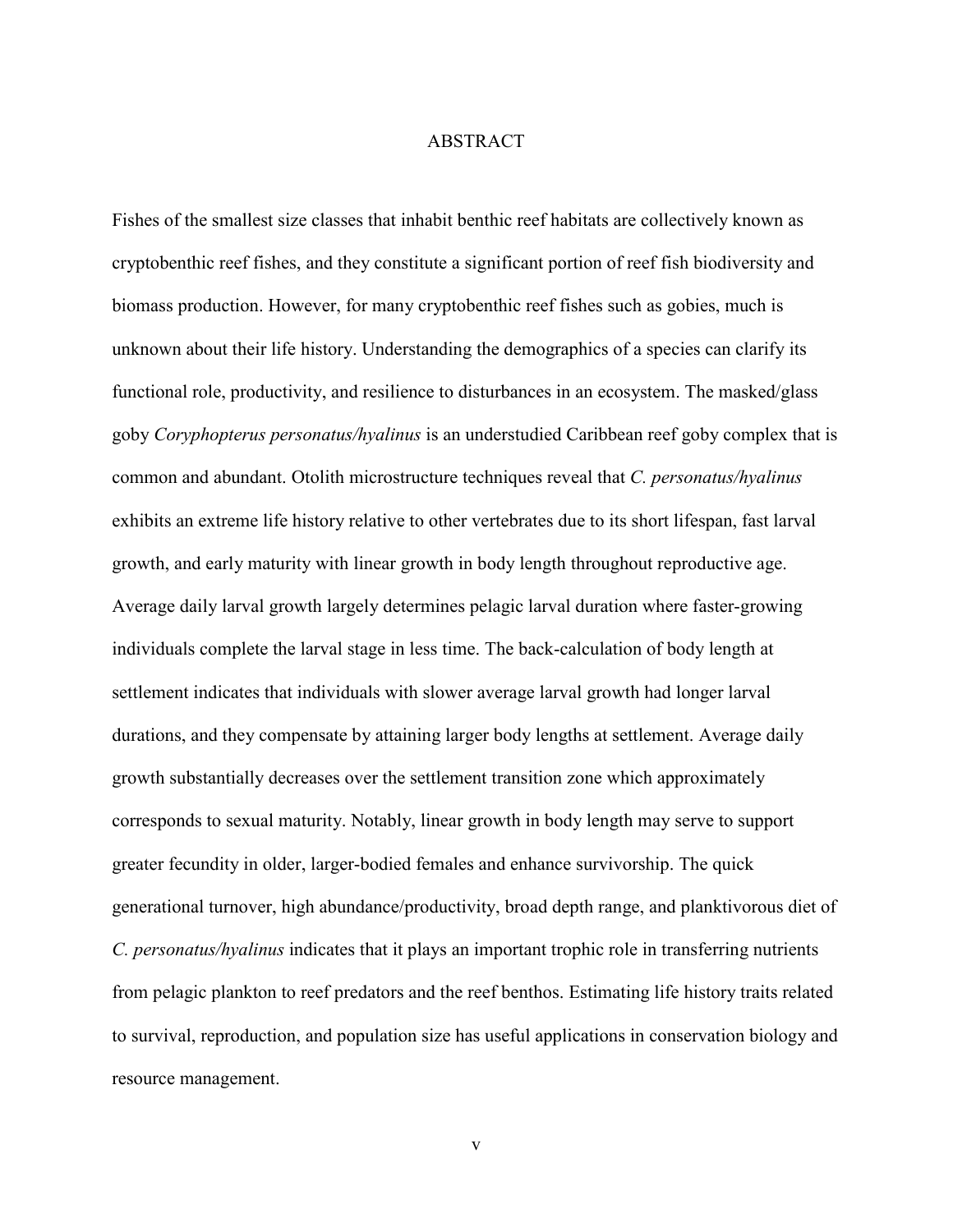### ACKNOWLEDGEMENTS

 I would like to thank my graduate advisor, Dr. Derek Hogan, for taking a chance on me, getting me on my feet during the early stages as a graduate student, and for your patience and guidance throughout my graduate research experience. Being an approachable and collaborative expert, you helped me develop as a young professional and scientist in the field of conservation and fish biology. Thank you to Drs Simon Geist and Ben Walther for your added insight especially during the early stages of my research. Your suggestions and tough questions (at the time) provided direction to the objectives of my work and helped evolve my thesis research into its current product. I owe a huge part of my efficiency and proficiency in processing otoliths and interpreting their life history information to Dr. Heidi Heim-Ballew. Thank you for being thorough in your lab trainings and showing a bit of "tough love", which prepared me for the hike ahead. Jason Selwyn, thank you for your "quick fixes" in streamlining and correcting erroneous code in Rstudio. You were incredibly helpful during the data analysis stage of my project. I would also like to thank my funding sources, the Center for Coastal Studies and the FAMA program, for their support and contribution that enhanced the quality of my research and allowed me to present my research at scientific meetings. Thanks to my pals for our silly talks, beers n' cheers, and "getaway" times downtime or at the beach which re-established some balance in my life. I would especially like to express appreciation for my family/clan which grounded me with a sense of humbleness, practicality, and gratitude for whatever success I have earned. Again, thank you to my family for their humor, support, and encouragement on my most challenging and rewarding endeavors/adventures, this one topping the list (for now)!

vi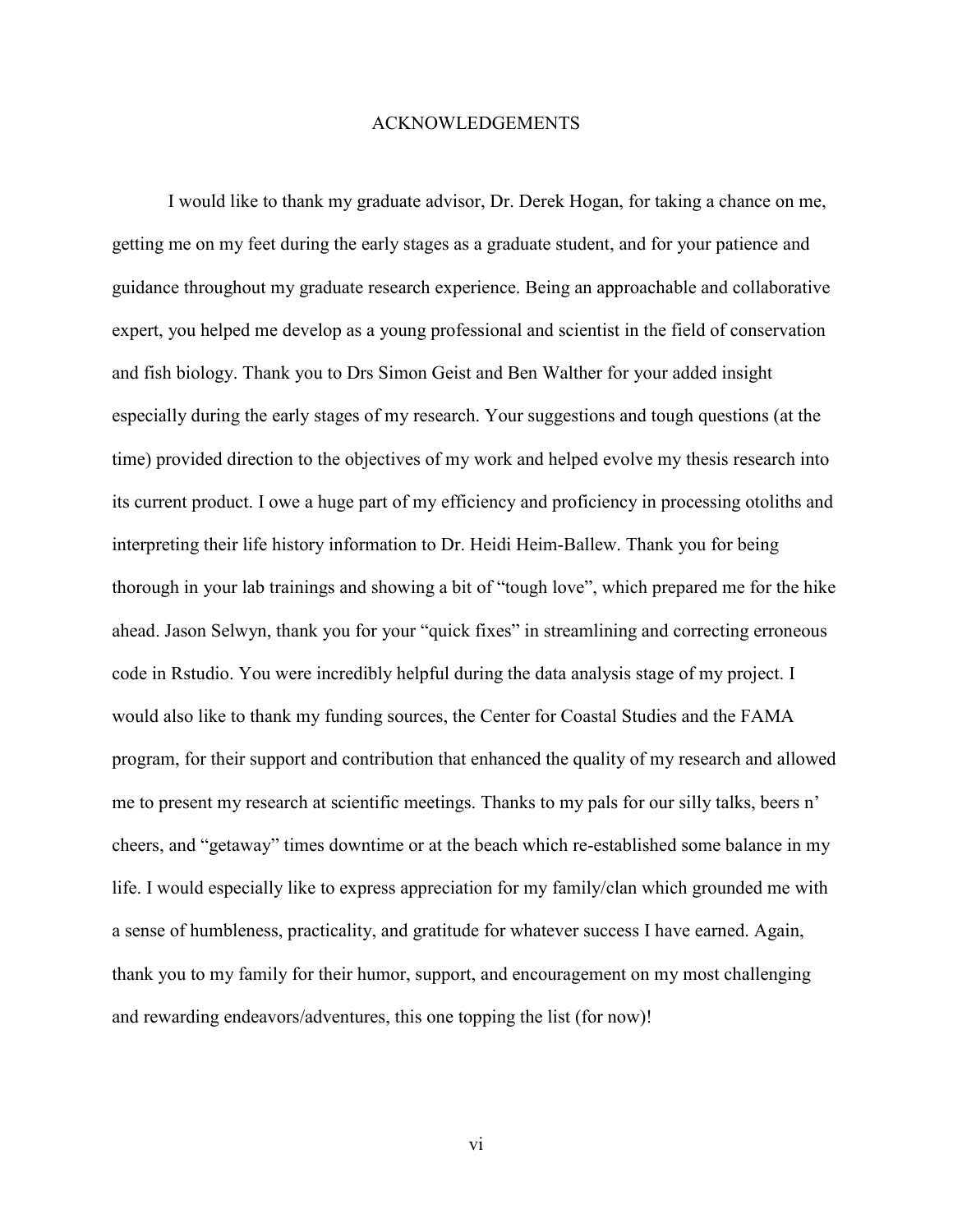| <b>CONTENTS</b> | <b>PAGE</b> |
|-----------------|-------------|
|                 |             |
|                 |             |
|                 |             |
|                 |             |
|                 |             |
|                 |             |
|                 |             |
|                 |             |
|                 |             |
|                 |             |

# TABLE OF CONTENTS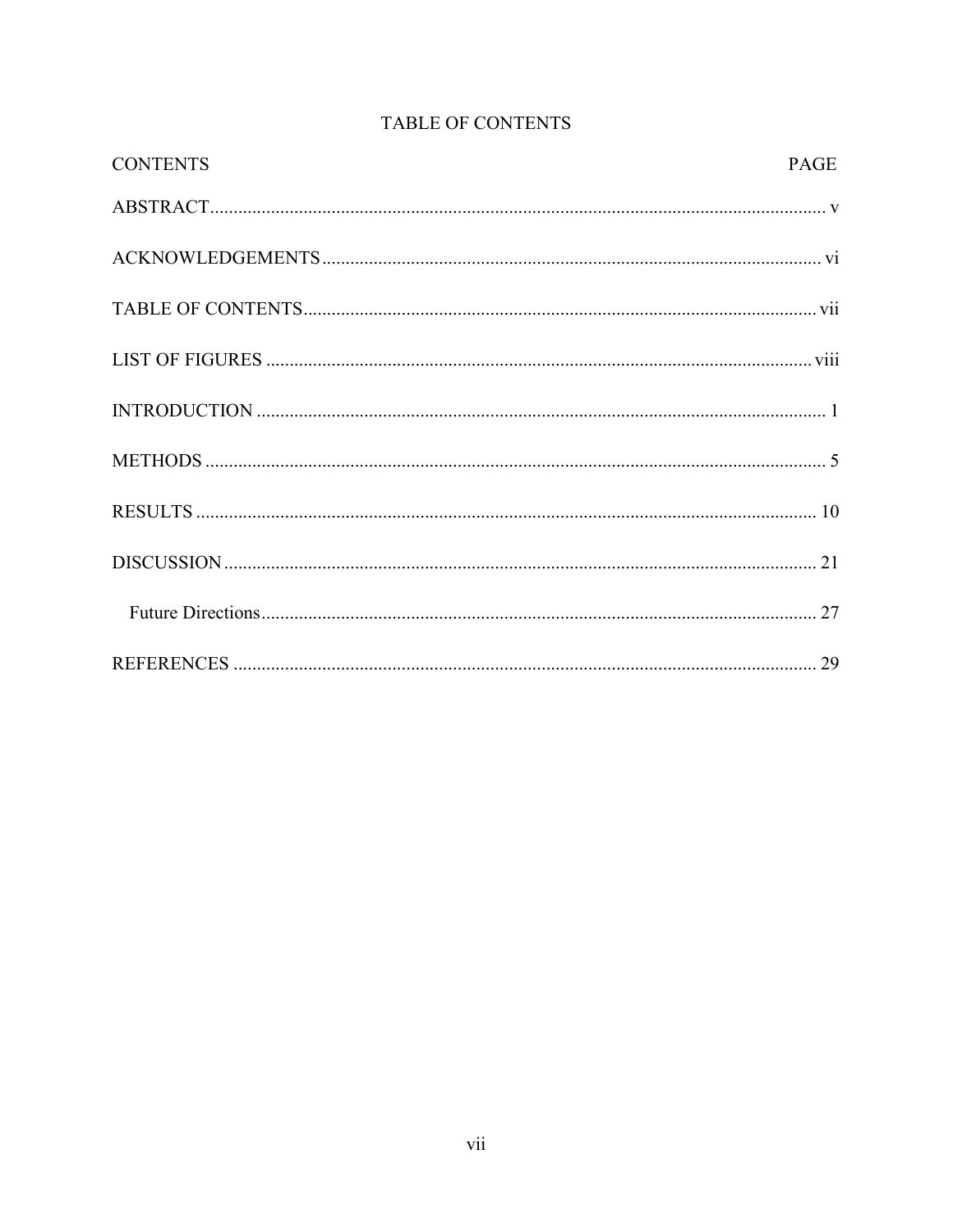# LIST OF FIGURES

| <b>FIGURES</b><br>PAGE                                                                                |  |
|-------------------------------------------------------------------------------------------------------|--|
|                                                                                                       |  |
| Figure 2: Sagittal otolith radius of Coryphopterus personatus/hyalinus imaged at 500X                 |  |
|                                                                                                       |  |
| Figure 3: Frequency distribution of Coryphopterus personatus/hyalinus total body length at            |  |
|                                                                                                       |  |
| Figure 4: Frequency distribution of <i>Coryphopterus personatus/hyalinus</i> estimated age at capture |  |
|                                                                                                       |  |
| Figure 5: Coryphopterus personatus/hyalinus sagittal otolith size at capture as a predictor of        |  |
|                                                                                                       |  |
| Figure 6: Relationship between Coryphopterus personatus/hyalinus estimated age and total body         |  |
|                                                                                                       |  |
| Figure 7: Frequency distribution of <i>Coryphopterus personatus/hyalinus</i> pelagic larval duration  |  |
|                                                                                                       |  |
| Figure 8: Inverse relationship between Coryphopterus personatus/hyalinus average daily larval         |  |
|                                                                                                       |  |
| Figure 9: Coryphopterus personatus/hyalinus pelagic larval duration and average daily larval          |  |
| otolith growth as predictors of back-calculated total body length at settlement 18                    |  |
| Figure 10: Time series of Coryphopterus personatus/hyalinus average daily otolith growth across       |  |
|                                                                                                       |  |
| Figure 11: Distribution of Coryphopterus personatus/hyalinus average daily otolith growth             |  |
|                                                                                                       |  |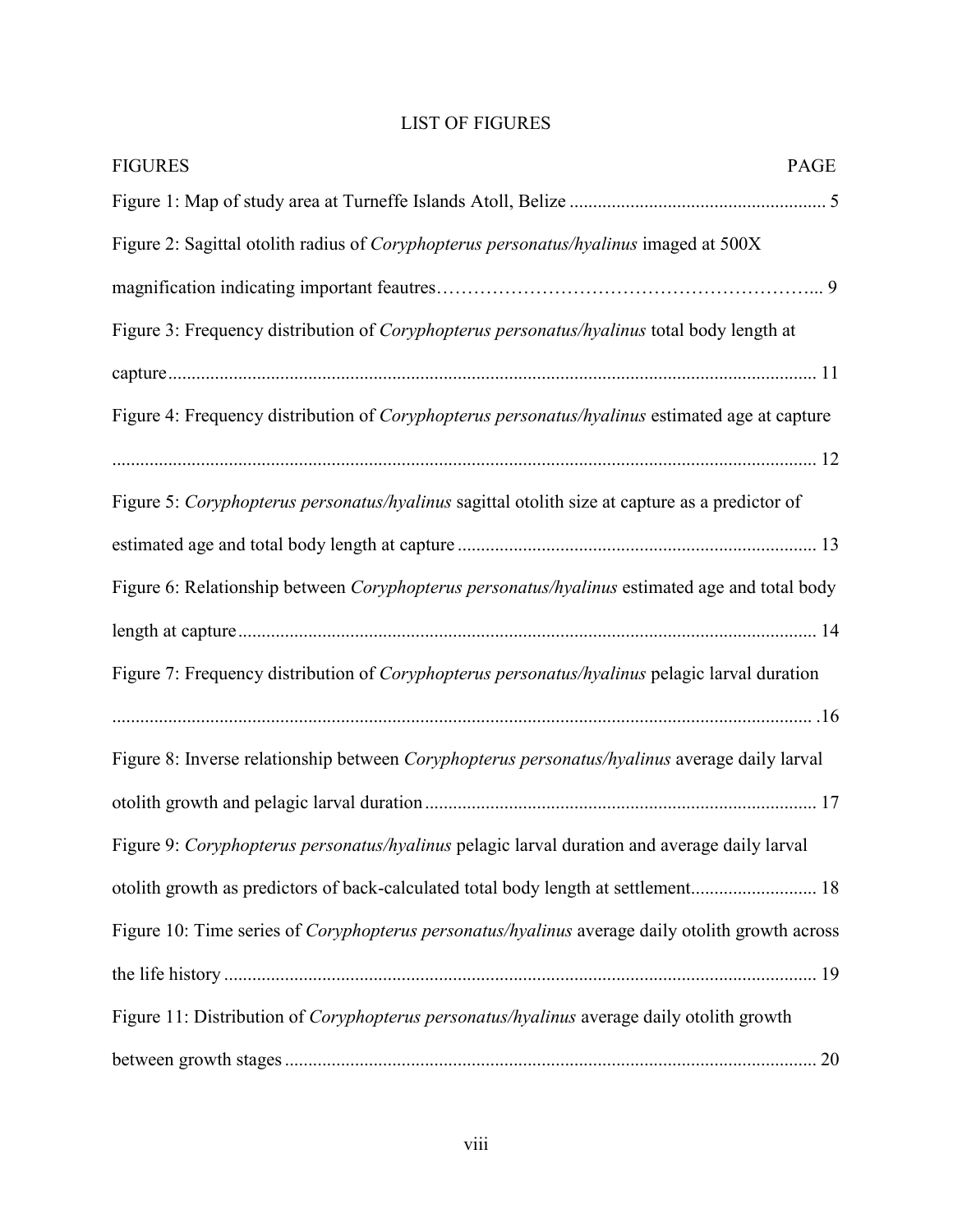### **INTRODUCTION**

In part, life history theory aims to describe the diversity of life history strategies and understand the ecological mechanisms and consequences of such strategies. Across a broad range of terrestrial vertebrate taxa, age at maturity is correlated with lifespan where earliermaturing families have shorter lifespans (Ricklefs, 2010). Similarly, variable extrinsic mortality appears to directly influence age at maturity and lifespan where higher mortality rates result in earlier maturation and shorter lifespans (Ricklefs, 2010). Understanding the demographics of a species can clarify its functional role, productivity, and resilience to disturbances in an ecosystem (Winemiller, 2005). As a result, life history theory and establishing baseline estimates of life history traits for species of interest has applications in conservation of coral reef ecosystems.

 Coral reefs are one of the most diverse and productive marine ecosystems (Coker *et al.,* 2014). Cryptobenthic reef fishes make up a significant portion of reef fish biodiversity and biomass production (Brandl *et al.,* 2018). These reef fishes are morphologically/behaviorally cryptic, and they are recognized for their small adult size (typically < 50 mm total body length, Depczynski & Bellwood, 2003) and close association with reef habitat (Coker *et al.,* 2014; Brandl *et al.,* 2018). In particular, about half of all currently valid goby species (over 1,700 total, Hastings *et al.,* 2014) are associated with reef habitats (Patzner *et al.,* 2011; Brandl *et al.,* 2019), comprising a large portion of the cryptobenthic reef fish assemblage (Winterbottom & Southcott, 2008). Although gobies are the most diverse family of tropical marine fishes (Patzner *et al.,* 2011; Tornabene *et al.,* 2016) and among some of the smallest vertebrates (Depczynski & Bellwood, 2006), much of their life history is unknown (Ackerman & Bellwood, 2000; Hernaman *et al.,* 2000).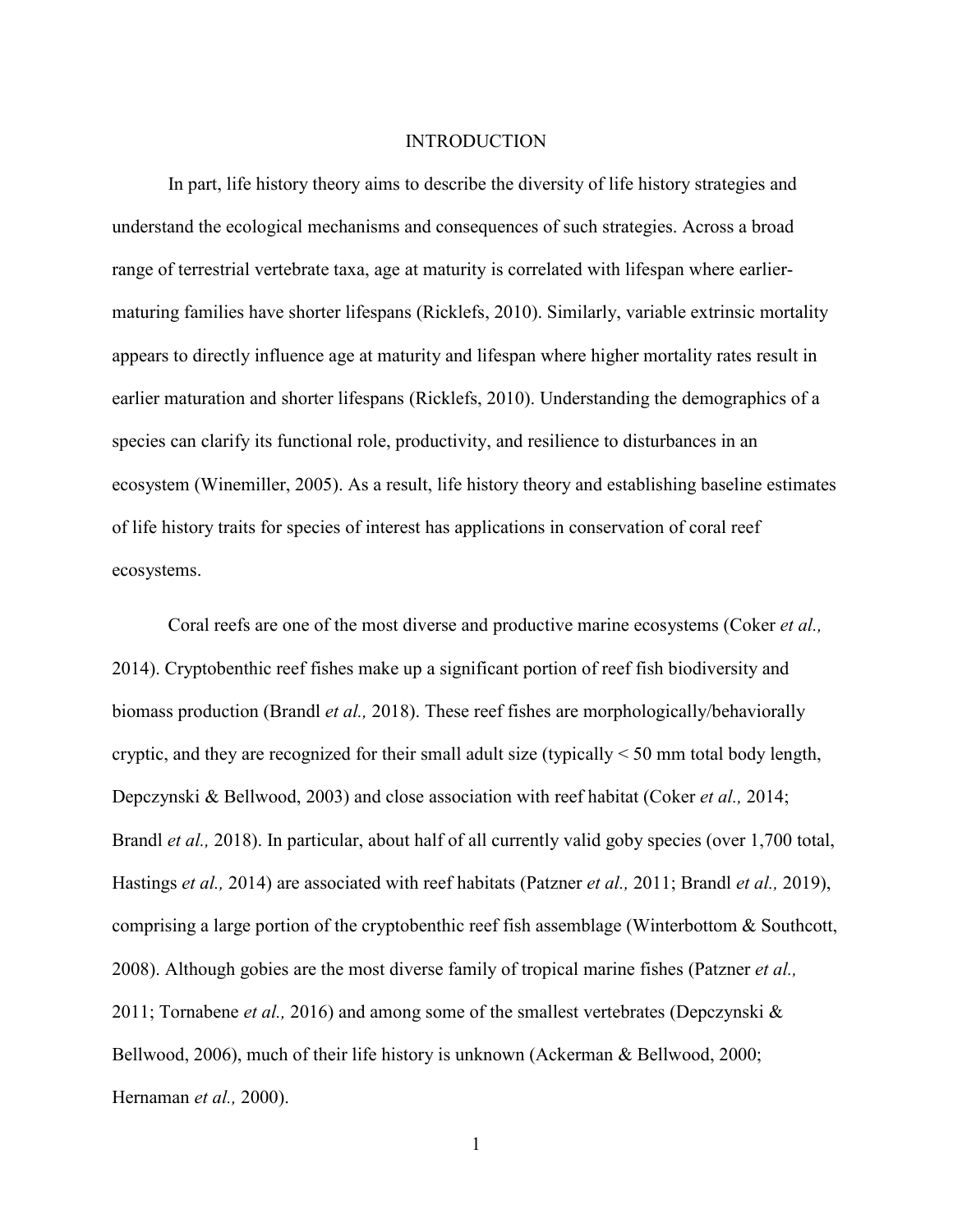The masked/glass goby *Coryphopterus personatus* (Jordan & Thompson 1905)*/hyalinus* Böhlke & Robins 1962 is an understudied Caribbean reef goby complex. Prior studies had suggested that these were sister species that existed separately on the basis of morphological (number of anterior interorbital pores) and mitochondrial genetic data (Baldwin *et al.,* 2009). However, more recent genetic analyses appear to refute this hypothesis, finding mismatches between morphotypes and genetic types using both nuclear and mitochondrial markers (Selwyn *et al., unpubl.data*). *Coryphopterus personatus/hyalinus* is both common and abundant throughout the Caribbean (Pezold *et al.,* 2015); moreover, it is frequently the most numerically abundant goby on shallow Caribbean reefs (Luckhurst & Luckhurst, 1978; Greenfield  $\&$ Johnson, 1999; Dominici-Arosemena & Wolff, 2005). This species complex forms large social aggregations or shoals of 10s to 100s of individuals (Luckhurst & Luckhurst, 1978; Robertson & Justines, 1982; Selwyn *et al.,* in prep.). These groups hover in the water column above the edges and drop-off slopes of coral reefs (Cole & Robertson, 1988; Thacker & Cole, 2002). *Coryphopterus personatus/hyalinus* exhibit protogynous hermaphroditism in which all individuals begin life as females and some transition to males after settlement in as little as 9 days; however, this ability is regulated by social hierarchy dynamics within the population (Cole & Robertson, 1988; Cole & Shapiro, 1990; Allsop & West, 2004).

 In order to make some inferences on the functional role of *C. personatus/hyalinus*, it is necessary to consider what is known on the ecology of this reef goby complex. It has a planktivorous diet (Baldwin & Robertson, 2015), and it is probably highly susceptible to predation due to its small adult body size (Sogard, 1997; Depczynski & Bellwood, 2006; Goatley & Bellwood, 2016; Goatley *et al.,* 2017). *Coryphopterus personatus/hyalinus* are prey of larger reef fishes such as lionfish (Morris & Akins, 2009; Côté & Maljković, 2010), wrasse (Steele &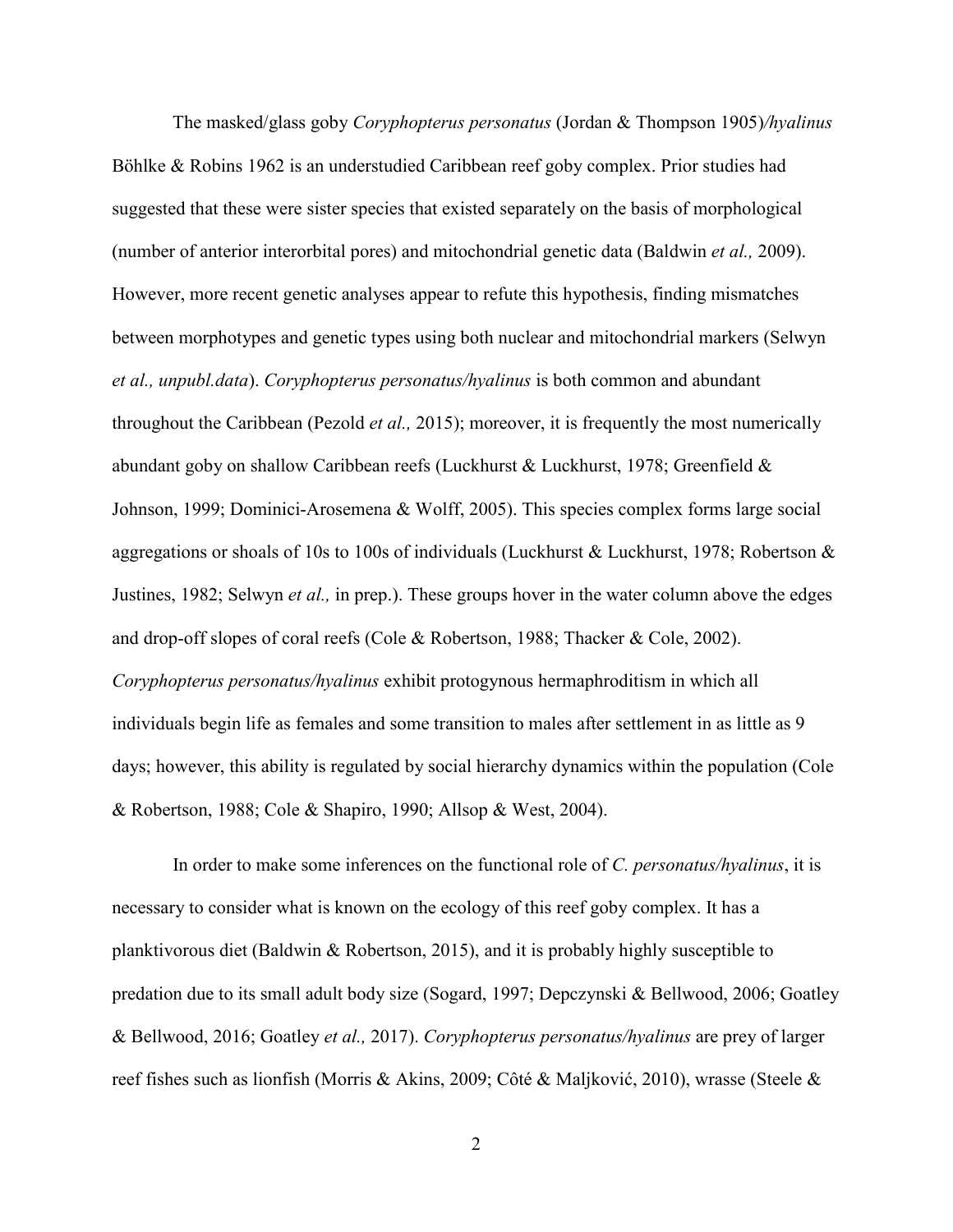Forrester, 2002) and grouper (Randall, 1967). Notably, this species complex is found at a broad depth range of 1-70 m (Baldwin & Robertson, 2015). Along with its high numerical abundance, these characteristics indicate that *C. personatus/hyalinus* plays an important trophic role in transferring nutrients from pelagic plankton to reef predators and the reef benthos. Examining both the ecology and life history (age structure, growth) of *C. personatus/hyalinus* and other cryptobenthic reef fishes can provide a better understanding of their functional role, productivity, and resilience in coral reef ecosystems.

 Otolith microstructure is used to estimate daily age and growth of individual fish with lifespans less than one year (Campana, 1992). Otoliths, or ear stones, are calcium carbonate structures in the inner ear of teleost fish that assist in balance, orientation, and hearing (Popper *et al.,* 2005). The daily deposition of otolith increments, consisting of a dark and light band, has been validated for several gobies (Hernaman *et al.,* 2000; Shafer, 2000; Depczynski & Bellwood, 2006; Wilson *et al.,* 2008) so here it was assumed that one otolith increment corresponds to one day. Similarly, the deposition of the first otolith increment near the primordium has been shown to occur at or near hatching in coral reef fishes (Thorrold & Hare, 2002). In addition, otolith settlement marks recognized by changes in increment width and contrast have been described and validated for coral reef fishes including gobies (Radtke *et al.,* 1988; Shafer, 2000; Hogan *et al.,* 2017) transitioning from a pelagic to benthic environment (Victor, 1982; Wilson & McCormick, 1997).

 A recent study indicates that cryptobenthic reef fishes like *C. personatus/hyalinus*  constitute the majority of fish biomass consumed on coral reefs (Brandl *et al.,* 2019). I hypothesize that the high risk of predation mortality selects for an opportunistic life history strategy (i.e., short lifespan) in *C. personatus/hyalinus* which is currently recognized for its small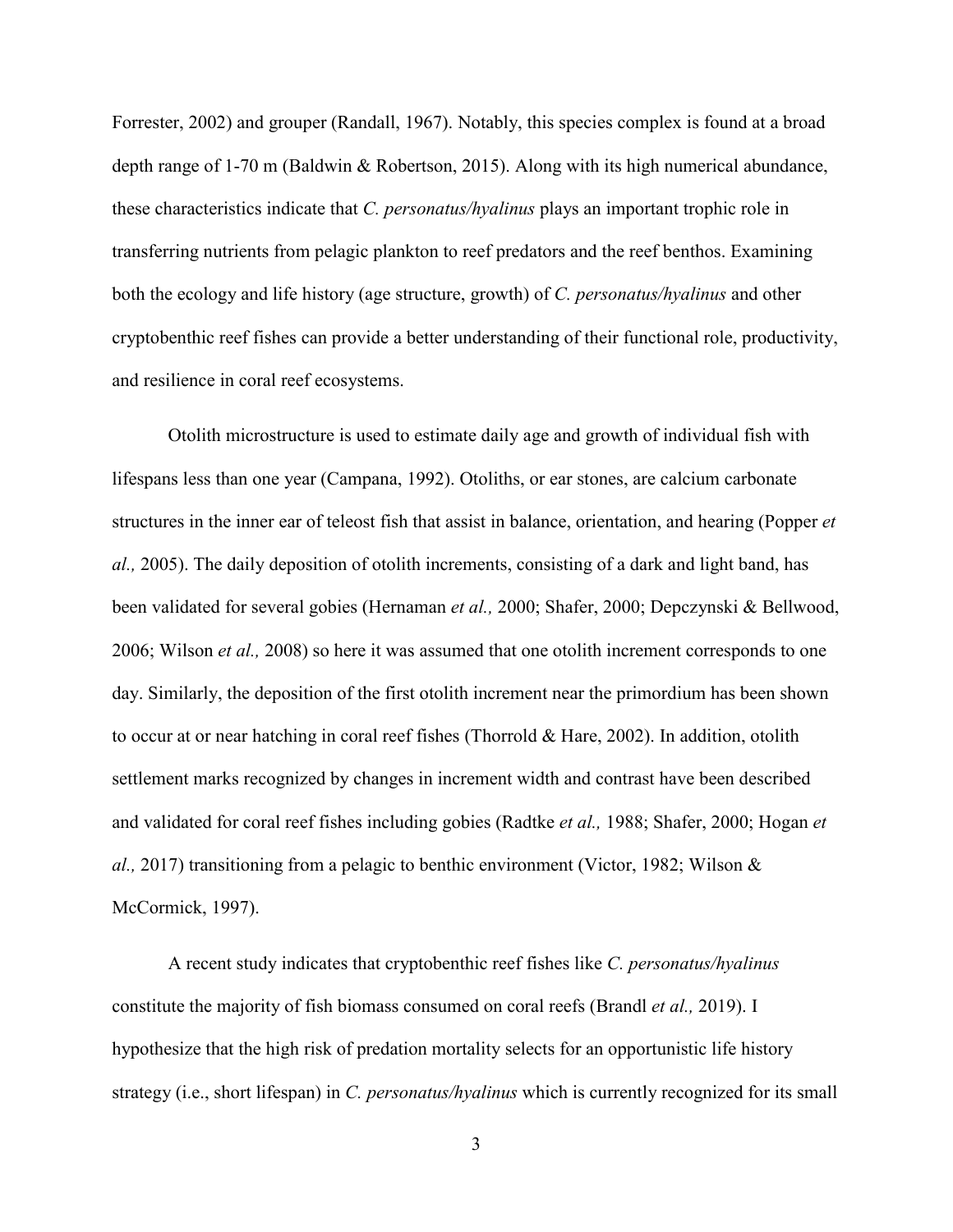adult body size and highly abundant populations (typical traits of opportunistic life history strategists, Winemiller, 2005).

The objectives of this study:

1. Estimate pelagic larval duration, previous body size at settlement, body size structure (i.e., maximum body size), age structure (i.e., lifespan), and growth patterns of the *C. personatus/ hyalinus* complex.

2. Provide inferences and interpretations on the functional role, productivity, and resilience of *C. personatus/hyalinus* populations.

3. Enhance our understanding of the biology, ecology, and evolution of cryptobenthic reef fishes along with their trophic contribution in coral reef ecosystems.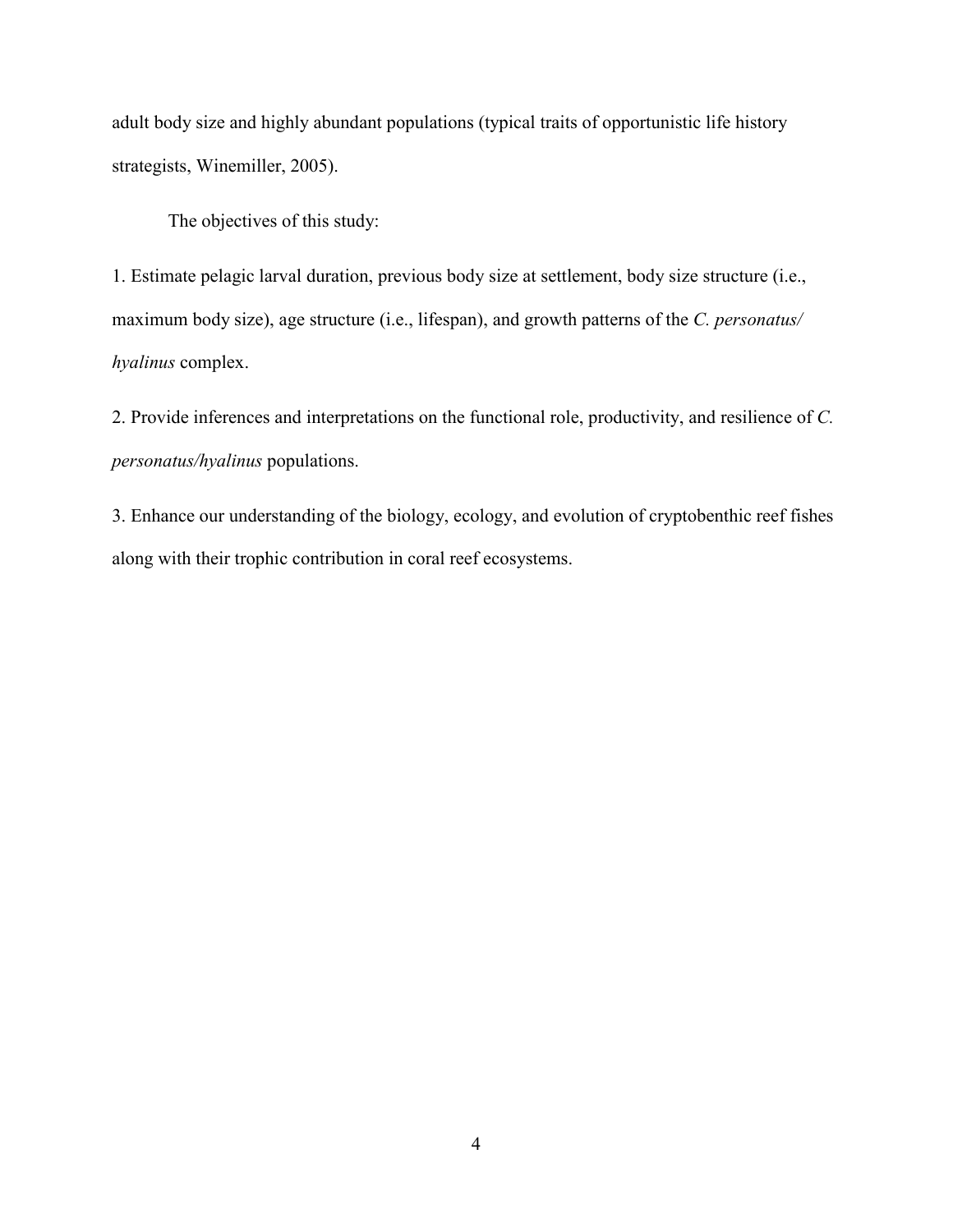

Figure 1: (A) Map of Mesoamerica indicating the location of Turneffe Atoll, Belize (box). (B) Map of Turneffe Atoll indicating the location of the sampling area (box). Samples were collected from multiple forereef sites on the windward side of Turneffe Islands Atoll, Belize. The Belize Barrier Reef is the string of small islands (running north–south) west of the atoll.

### **METHODS**

*Coryphopterus personatus/hyalinus* specimens were collected by divers on SCUBA using hand nets and anesthetic clove oil at sites on the windward side of Turneffe Islands Atoll, Belize (Fig. 1) in early January 2017. Water temperature ranged from 26- 28ºC. Turneffe Atoll is located on the Belize Barrier Reef, the second largest barrier reef system in the world (Gibson & Carter, 2003), and it was officially established as Belize's largest Marine Protected Area (MPA) on November 22nd, 2012 (Belize Fisheries Department, 2015). The largest atoll  $(531 \text{ km}^2)$  in the area, Turneffe Islands is a bank reef consisting of mangrove islands, patch reefs, and fringing reefs partially encircling a shallow lagoon (Gibson & Carter, 2003). Specimens were collected from forereef sites at depths between 36 and 57 ft. Individual specimens were photographed shortly after collection and before preservation in 95% ethanol. Somatic size at capture (standard length, SL;

total length, TL) of post-larval individuals was measured (precision 0.001 mm) on calibrated images using ImageJ software.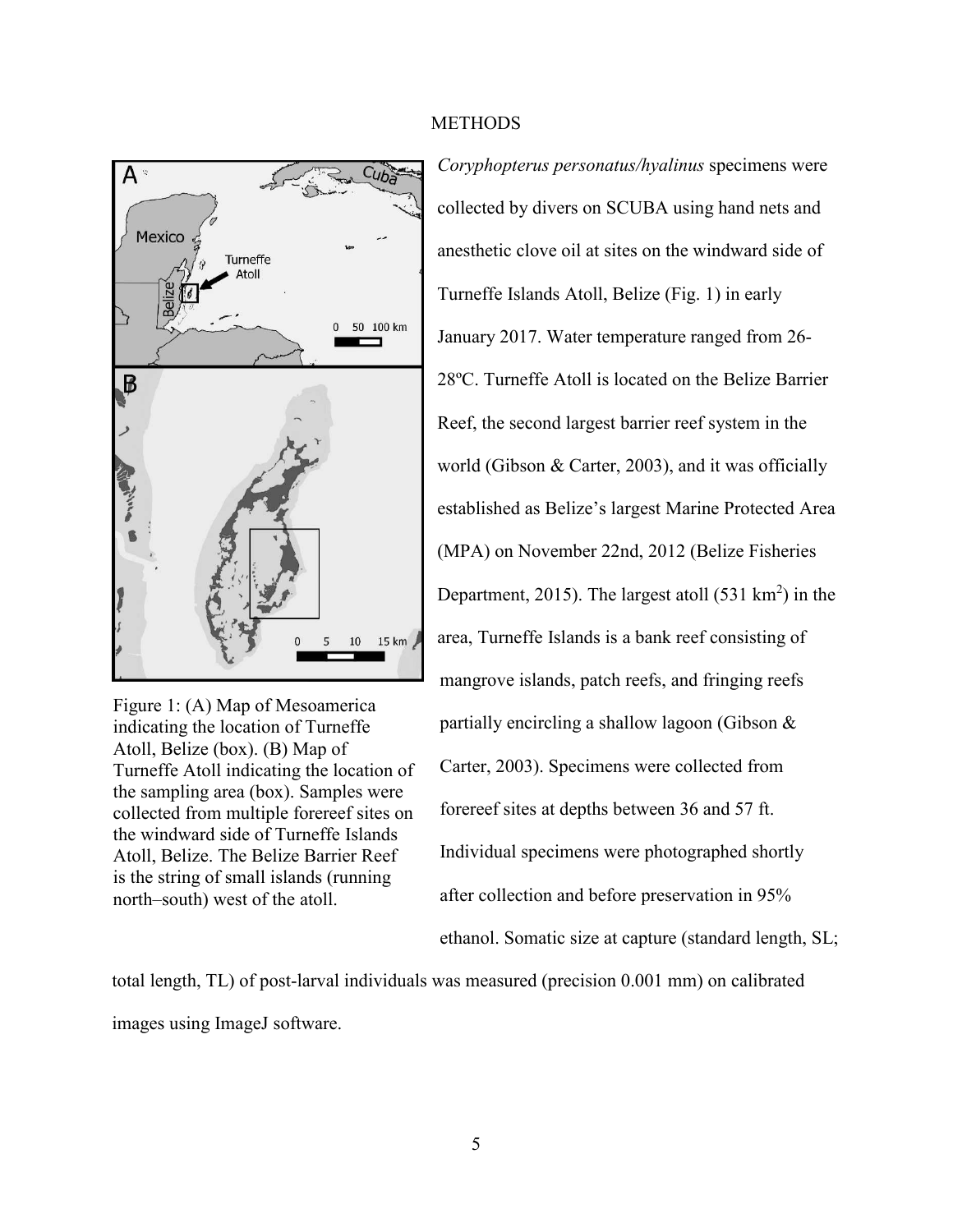Sagittal otoliths were prepared for daily age and growth estimation. First, the sagittal otoliths were extracted from a subset of collected individuals since this pair is generally the largest, formed the earliest (Green *et al.,* 2009) and has been examined for tropical reef gobies (Sponaugle & Cowen, 1994; Depczynski & Bellwood, 2006). Once cleaned of residual material with MilliQ water and dried, whole otoliths were mounted flat or sulcus-down to petrographic slides with thermoplastic Crystalbond™ leaving the otolith surface exposed. Otoliths were viewed using Type B immersion oil and transmitted light at 500X magnification with a Nikon Eclipse LV100ND compound microscope to assess how much polishing was needed. Oil was blotted dry and otoliths were hand-polished with 3M imperial diamond lapping films (15, 6, 3, 1,  $0.5 \mu m$ ) until a continuous sequence of growth increments were visible along the longest otolith radius from core to edge. Otoliths were imaged at 500X magnification with a Nikon Digital Sight DS-fi2 camera, and measurements were made from calibrated images using NIS-Elements computer imaging software. Otolith radius, a measure of otolith size, was estimated by summing the measurements of the longest larval and post-larval linear radii. Specifically, the larval radius was measured as the linear distance from the start of the first increment that bounds the core to the start of the settlement mark (Fig. 2). Subsequently, pelagic larval duration (PLD) was estimated as the number of daily increments between the otolith primordium (Fig. 2) which is oval-shaped in gobiiforms (Brothers, 1984) and the settlement mark (Thorrold & Hare, 2002). Post-larval radius was measured as the linear distance from the start of the settlement mark to the otolith edge (Fig. 2). Age at capture (in days) and daily growth were measured simultaneously by counting increments and measuring their widths  $(\mu m)$  respectively along the otolith radius. Increment widths or otolith growth rates were standardized as a proportion (%) of the larval or post-larval radius they were measured along. This approach reduces bias in estimating otolith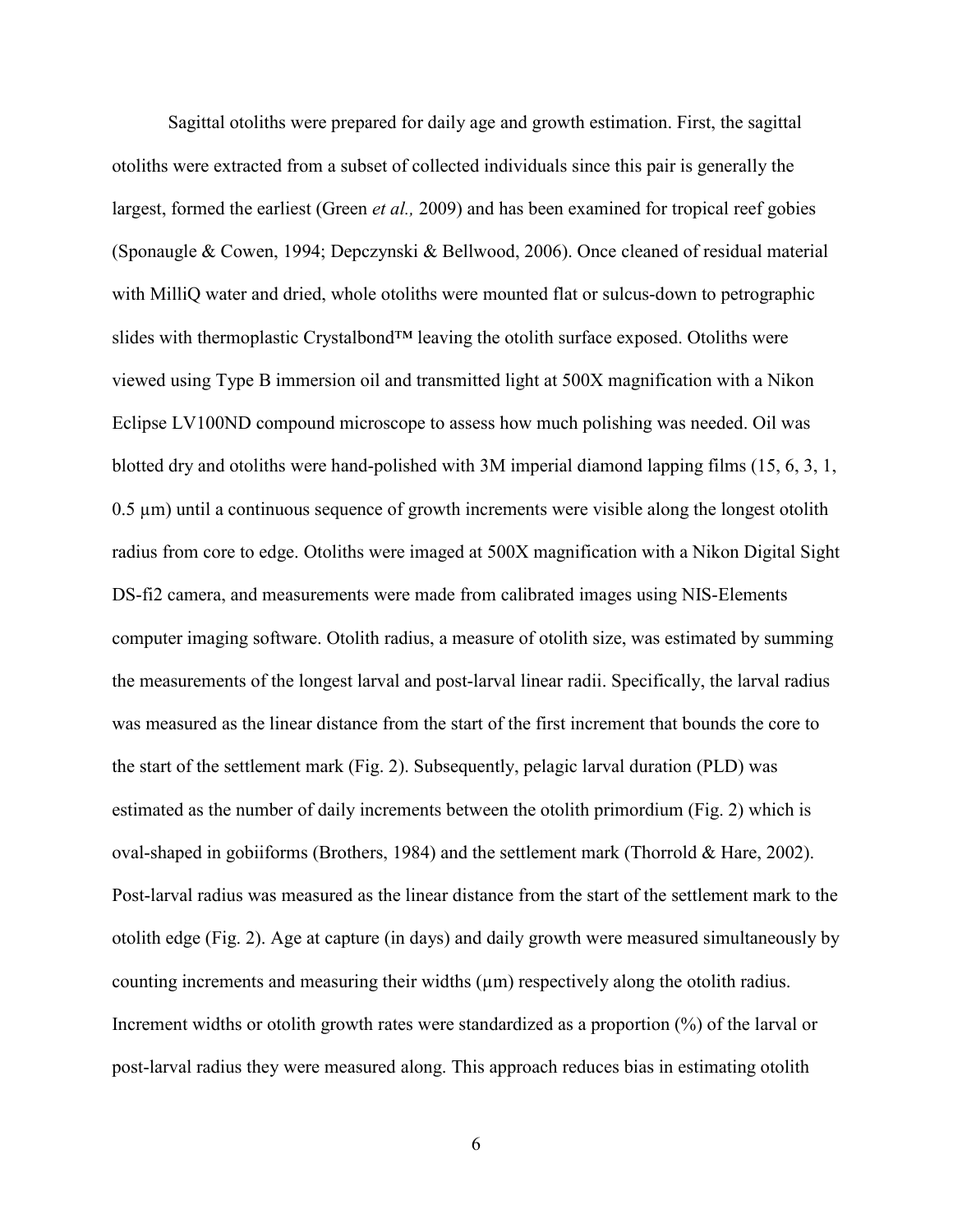growth rates from the radius chosen for measurement and allows comparison of otolith growth rates within and between life history stages. Otoliths were re-aged on a second, separate occasion blind to sample identity. The coefficient of variation was used as a measure of precision between the two age at capture estimates (Campana, 2001) in which individuals with  $CV > 10\%$  were excluded from analyses (Walker & McCormick, 2004; Hernaman & Munday, 2005a; Depczynski & Bellwood, 2006). Only five individuals met this criterion, so a total of 87 individuals with a mean CV of  $2.87\% \pm 2.31$  SD were retained for further analyses. For 14 additional individuals, post-settlement increments were unresolved for measurement; however, these individuals were retained for their larval duration (mean CV of  $3.52\% \pm 2.66$  SD) and larval growth estimates. Coefficient of variation was estimated as follows:

$$
CV(%) = \frac{SD}{mean} * 100,
$$

where SD is the standard deviation.

 To estimate individual body size (TL in mm) at settlement, the experimental Modified Fry back-calculation model (Vigliola & Meekan, 2009) was employed in R package RFISHBC (Ogle, 2018). This specific model was chosen because it produced the most precise and accurate estimates of previous body length at age for individual reef-associated gobies compared to other back-calculation models and the use of otolith radius at age (Wilson *et al.,* 2008). Body length at hatch was set at 2 mm (Kramer & Patzner, 2008; T. Gardner, pers. com.), and sagittal radius at hatch was averaged across individuals to obtain a mean value of 6.73  $\mu$ m  $\pm$ 1.68 SD (n = 87). These values obtained for *C. personatus/hyalinus* are comparable to other reef-associated gobies (Wilson *et al.,* 2008) and congeners (Kramer & Patzner, 2008). Estimated total length at settlement was modeled by the following equation: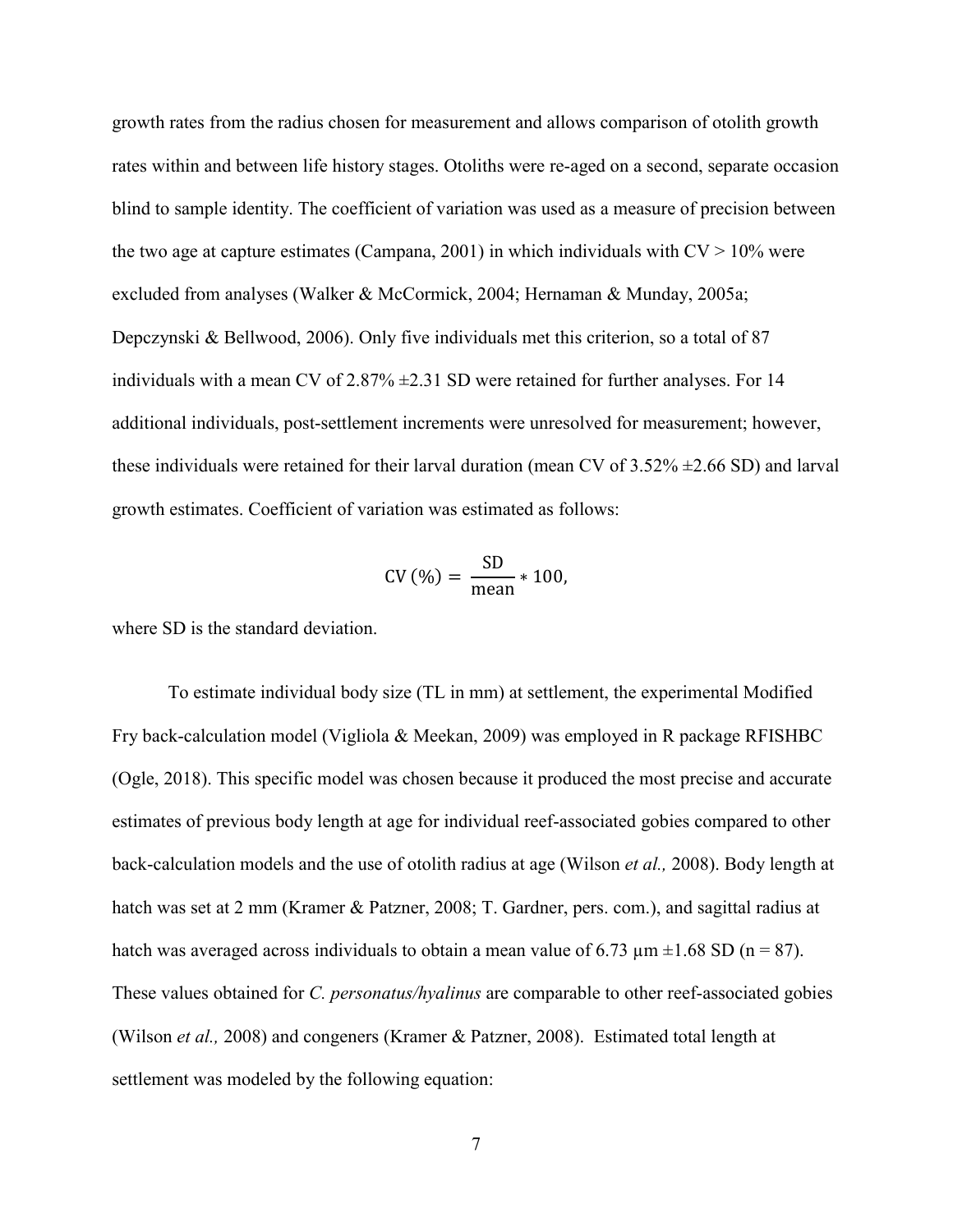$$
TL_s (mm) = 0.75L0p + exp (log(L0p - 0.75L0p) +
$$
  

$$
\frac{(log(Lcap - 0.75L0p) - log(L0p - 0.75L0p)) * (log(Ri) - log(R0p))}{log(Rcap) - log(R0p)})
$$

where *TLs* is the total length at settlement, *0.75L0p* is the body length at otolith formation, *L0p* is the body length at hatch, *Lcap* is the total length at capture, *Ri* is the sagittal radius at settlement, *R0p* is the mean sagittal radius at hatch, and *Rcap* is the sagittal radius at capture.

 Model quality and fit were evaluated using statistical measures of probability and power. Simple linear regressions were determined as the best fit between x and y variables according to (1) linearity of the relationship ( $p > 0.1$ ; linear model is more appropriate than a curved model), (2) homoscedasticity of the residuals across x values ( $p > 0.01$ ), (3) model significance ( $p <$ 0.001), (4) Explanatory power or  $r^2$ . A spline smooth was fit to larval data according to (1) linearity of the relationship ( $p < 0.001$ ; curved model is more appropriate than a linear model), (2) homoscedasticity of the residuals across x values ( $p > 0.01$ ), (3) Significance of the smooth term or x variable ( $p < 0.001$ ), (4) Explanatory power or  $r^2$ , (5) number of knots is appropriate (p > 0.1). General linear hypothesis testing was performed using planned post-hoc comparisons to test for significant (p < 0.001) differences in average otolith growth between (1) Larval stage and 10 days post-settlement and between (2) 10 days pre- and post-settlement with free adjustment of p-values.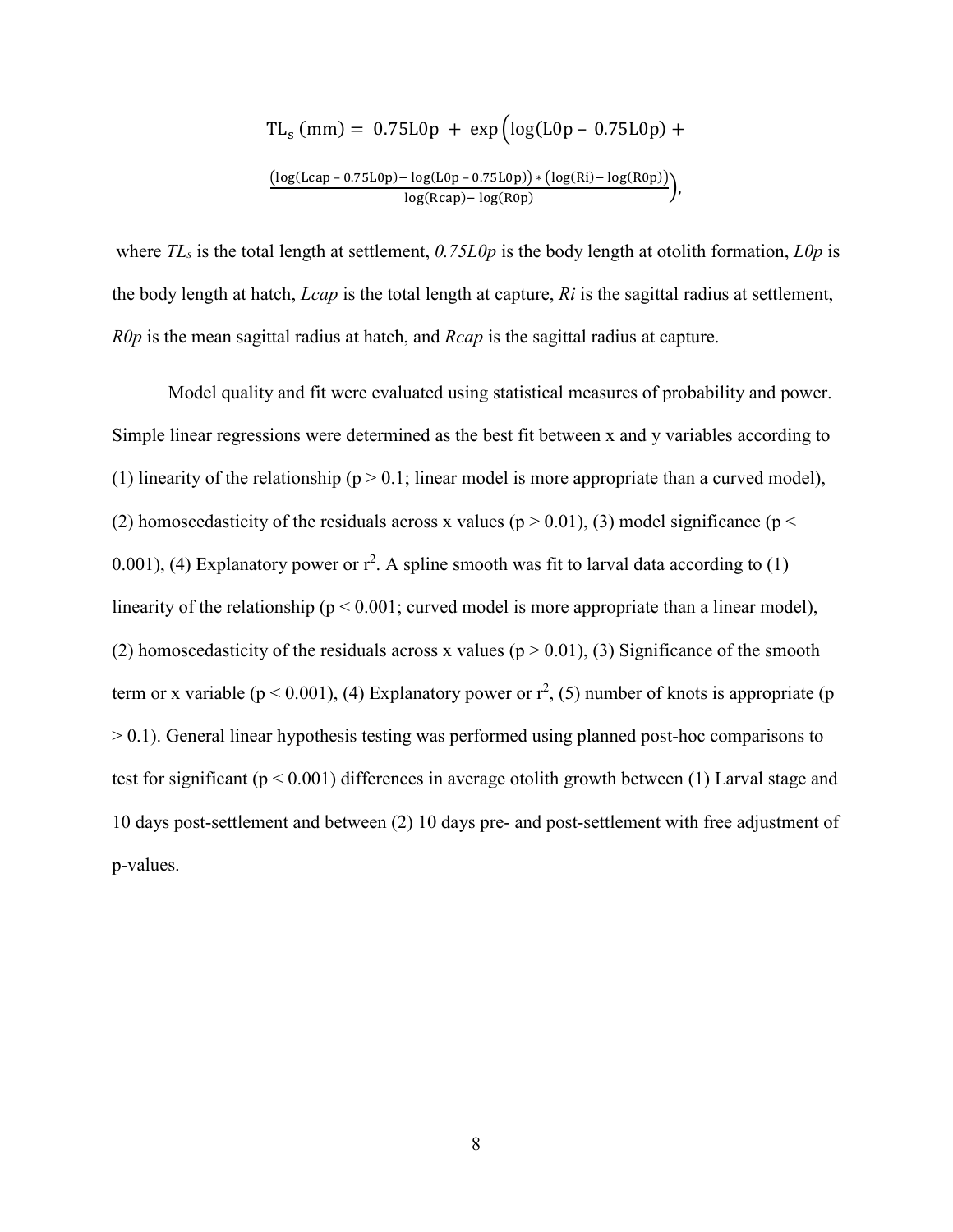

Figure 2: Sagittal otolith radius of *Coryphopterus personatus/hyalinus* imaged at 500X magnification indicating important features.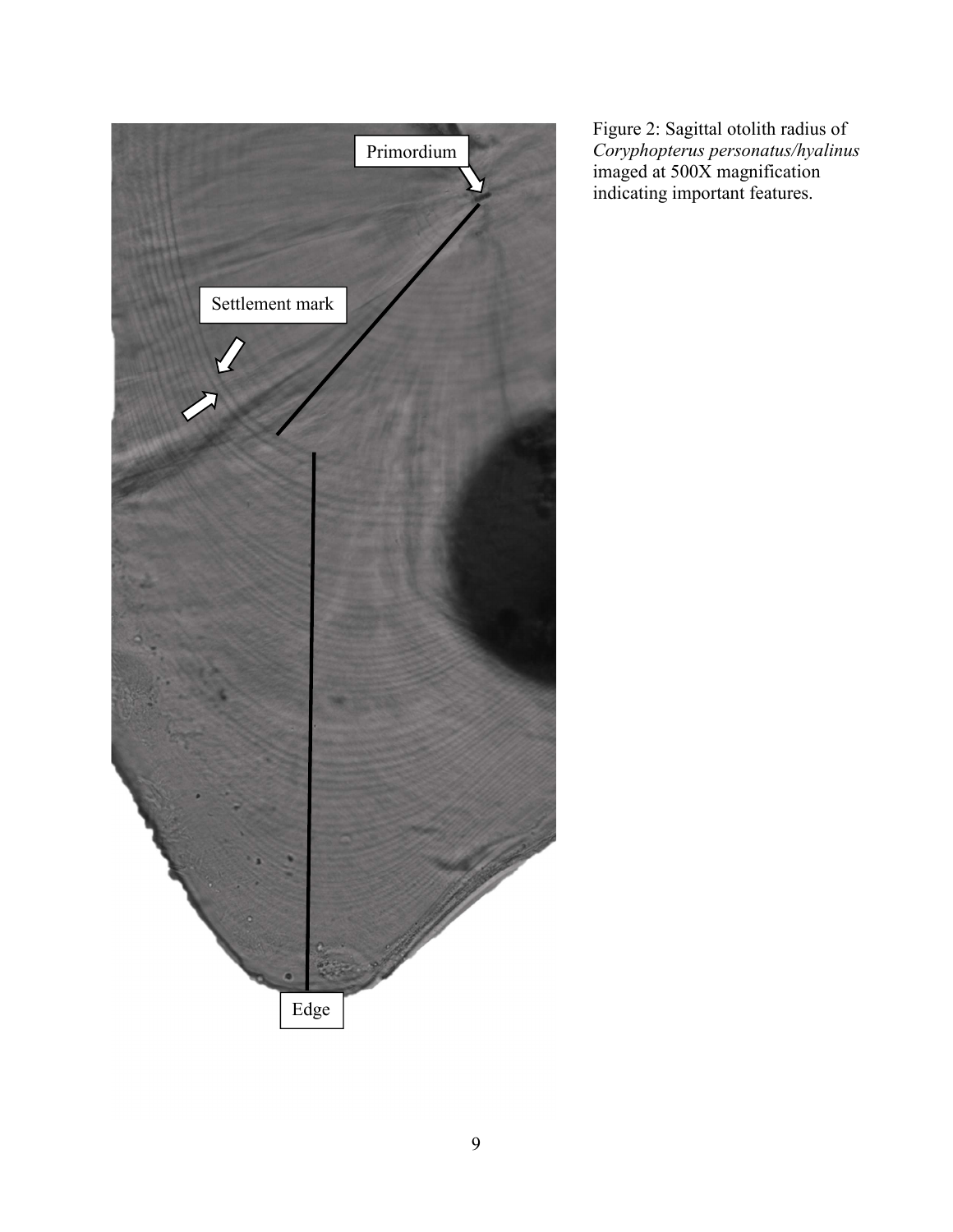### RESULTS

Total length at capture ranged from 16.8 to 57.9 mm with a mean of 31.5 mm ( $n = 596$ ; Fig. 3). For a subset of individuals spanning the total length range (Fig. 3), estimated age at capture ranged from 51 to 195 days with a mean of 100 days ( $n = 87$ ; Fig. 4). There was a strong linear correlation between sagittal radius and estimated age at capture  $(p < 0.001$ ; Fig. 5a). Similarly, there was a strong linear correlation between sagittal radius and total length at capture (p < 0.001; Fig. 5b). Across individuals, estimated age at capture was approximately correlated with total length at capture so a linear model fit well to the data ( $p < 0.001$ ; Fig. 6).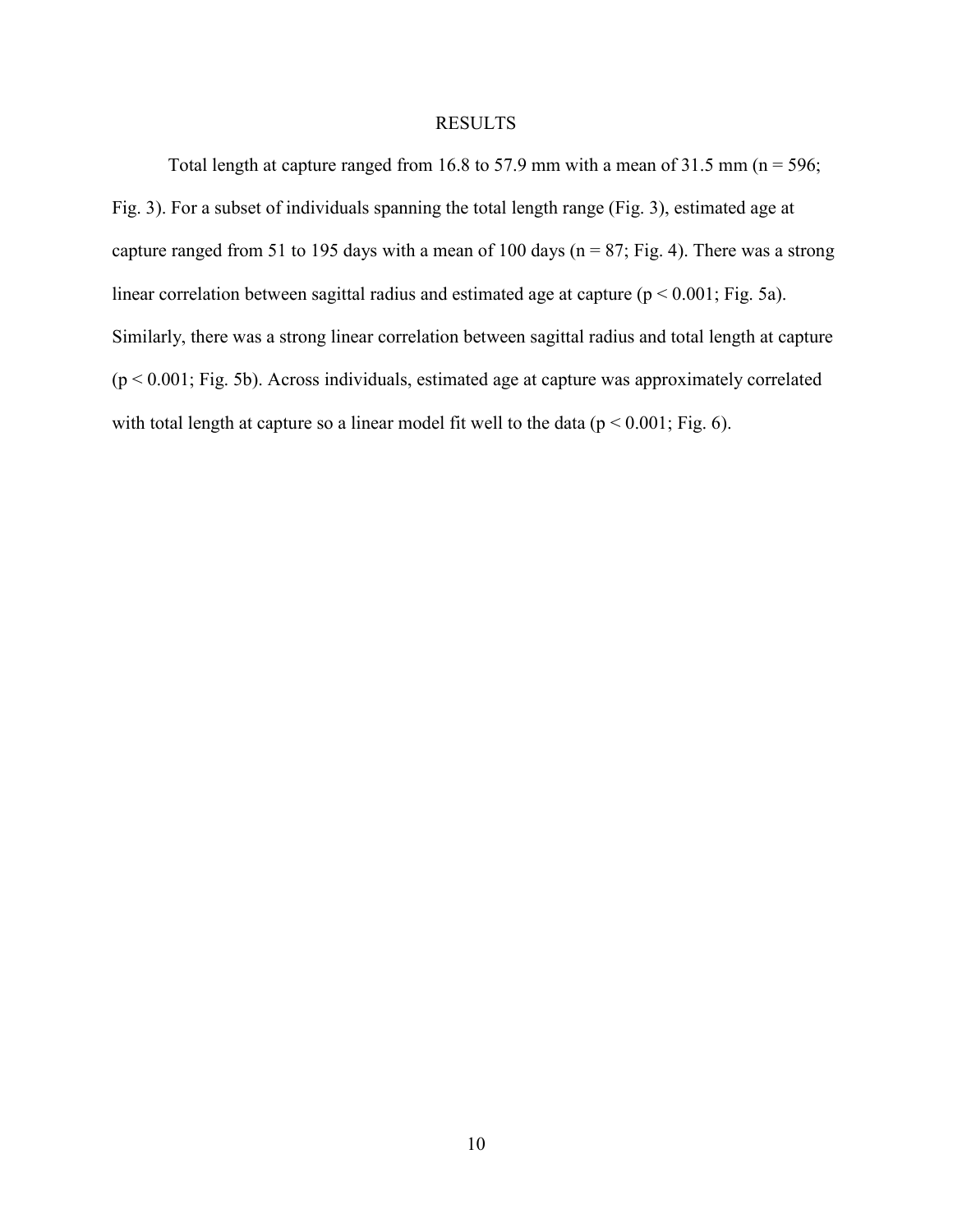

Figure 3: Frequency distribution of *Coryphopterus personatus/hyalinus* total length at capture. Binwidth = 1.5 mm. Gray-shaded region indicates the subset ( $n = 87$ ) of individuals used for aging.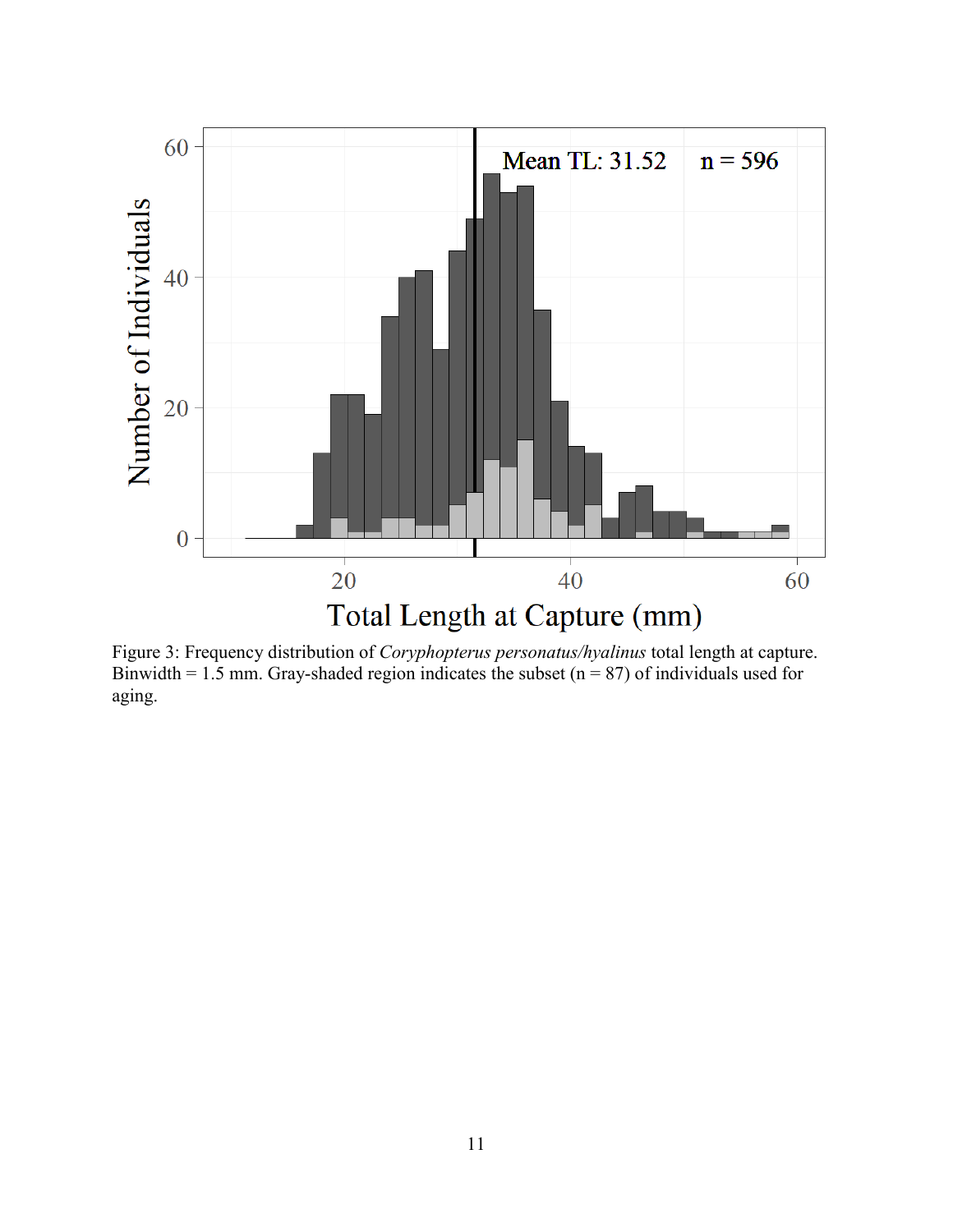

Figure 4: Frequency distribution of *Coryphopterus personatus/hyalinus* estimated age at capture. Binwidth  $= 5$  days.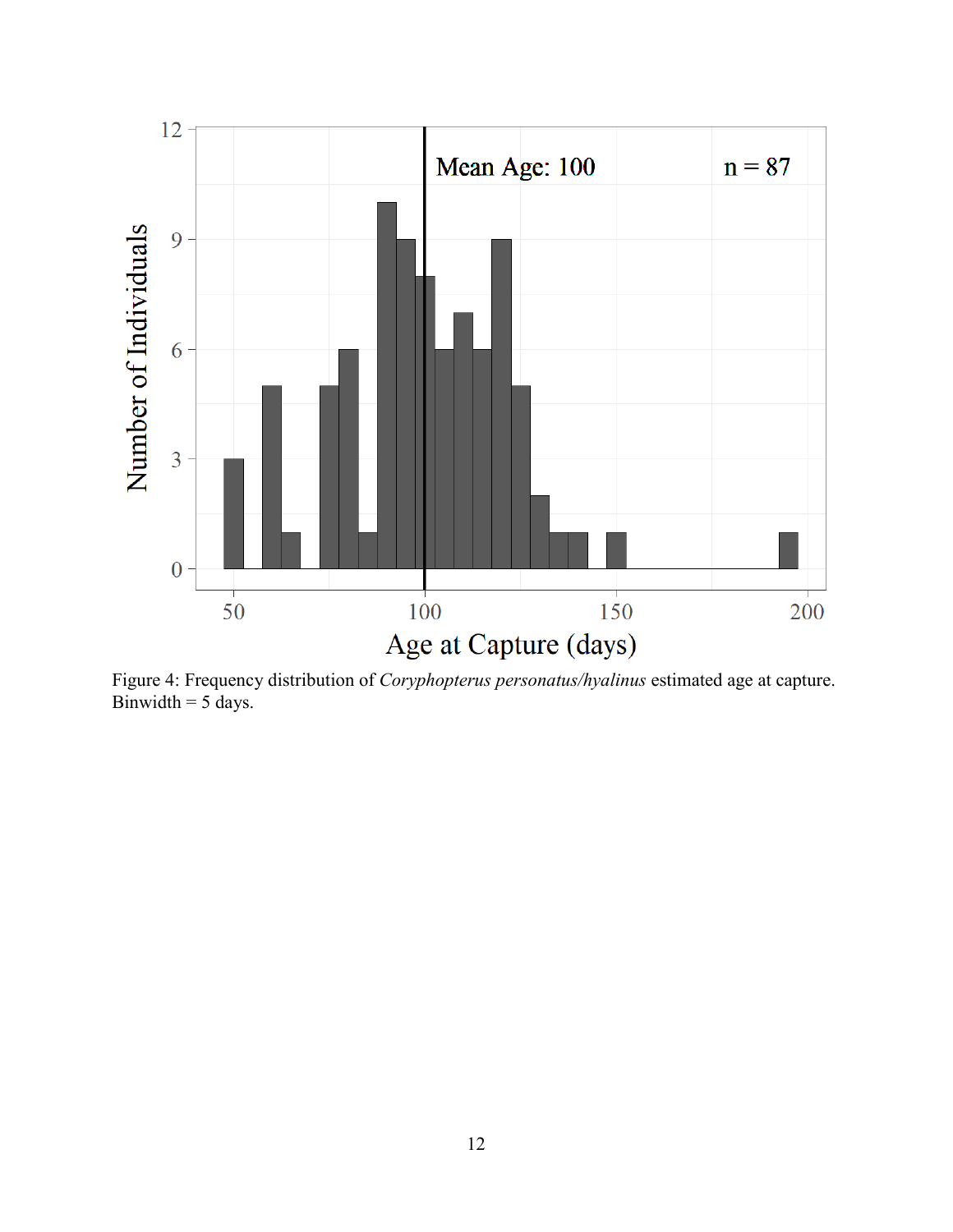

Figure 5: (A) Relationship between *Coryphopterus personatus/hyalinus* sagittal radius and estimated age at capture modeled by a linear regression. (B) Relationship between *Coryphopterus personatus/hyalinus* sagittal radius and total body length at capture modeled by a linear regression. Shaded area is 95% CI.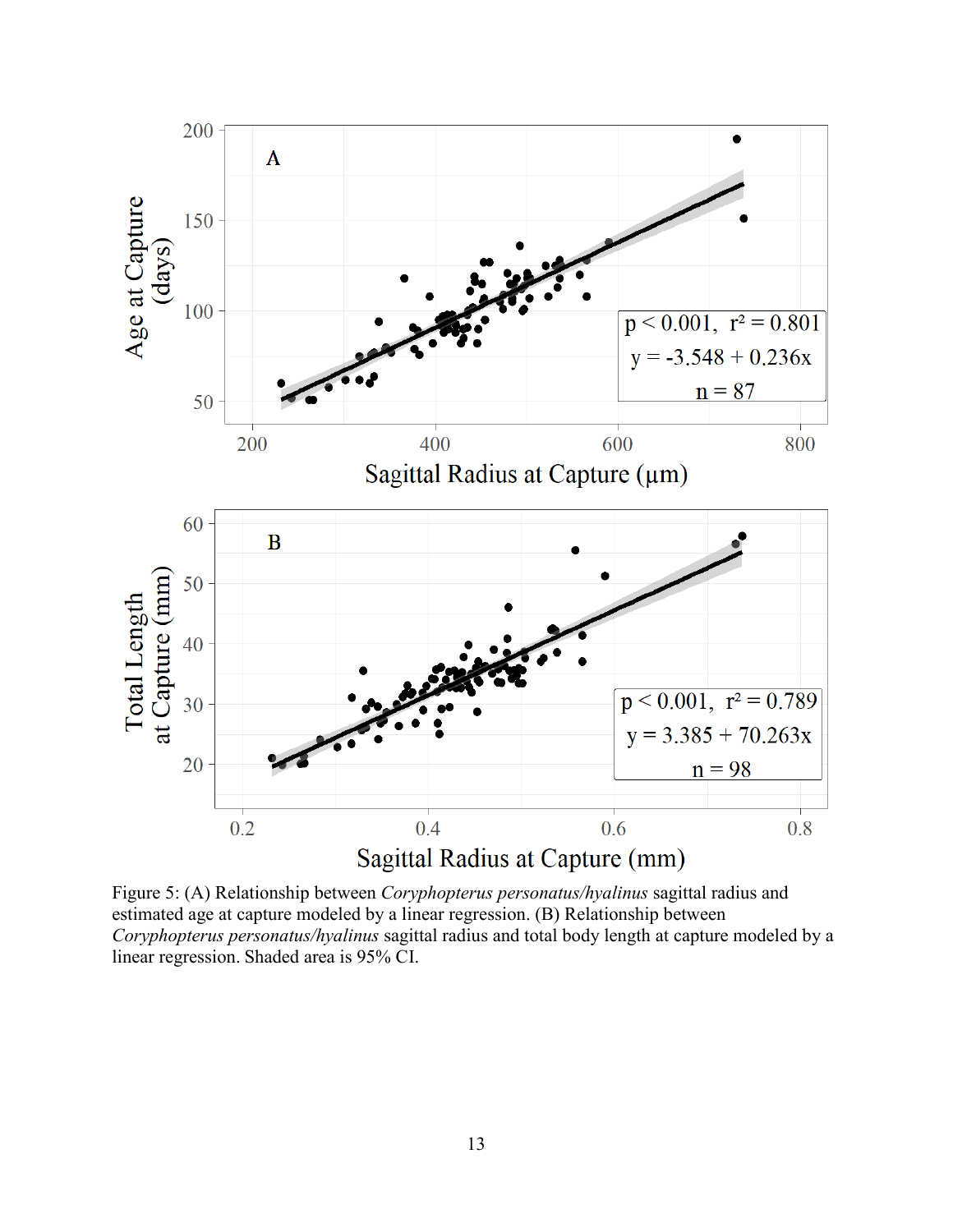

Figure 6: Relationship between *Coryphopterus personatus/hyalinus* estimated age and total body length at capture modeled by a linear regression. The equation to predict age from TL is also provided. Shaded area is 95% CI.

Pelagic larval duration ranged widely from 21 to 50 days with a mean of 33 days ( $n =$ 101; Fig. 7). Also, there was a strong inverse relationship between average daily larval otolith growth and larval duration (p < 0.001; Fig. 8)*.* Most of the individuals (98/101) with larval duration and larval growth estimates, also had all of the estimates needed to back-calculate body size at settlement. Estimates of total body length at settlement ranged from 11.6 to 21.9 mm with a mean of 15.3 mm  $\pm$ 1.5 SD (n = 98; Fig. 9). Individuals with slower average larval growth and longer larval durations compensated by attaining larger total body lengths at settlement (Fig. 9).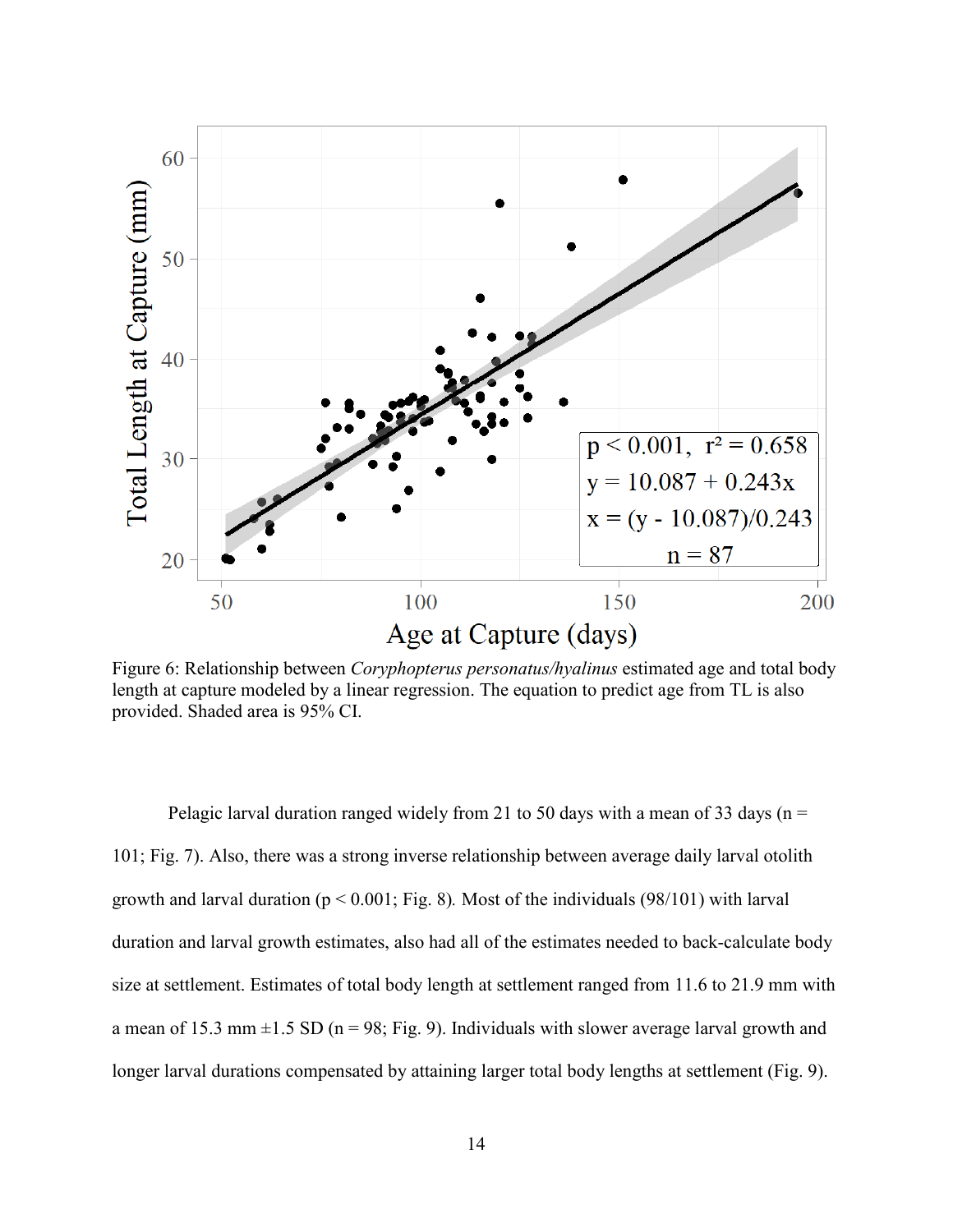Larval duration explained 25.5% of the variation in total body length at settlement ( $p < 0.001$ ; Fig. 9a), while average daily larval otolith growth explained 26.9% of the variation in total body length at settlement ( $p < 0.001$ ; Fig. 9b). Average daily otolith growth was fastest during the larval phase relative to post-settlement ( $p < 0.001$ ; Fig. 10a & 11). Average daily otolith growth decreased 28% from the pre-settlement zone (average of 10 days before settlement =  $3.2\% \pm 0.79$ ) SD;  $n = 87$ ) to the post-settlement zone (average of 10 days after settlement = 2.3%  $\pm$ 0.93 SD; n  $= 87$ ) (p < 0.001; Fig. 10b & 11).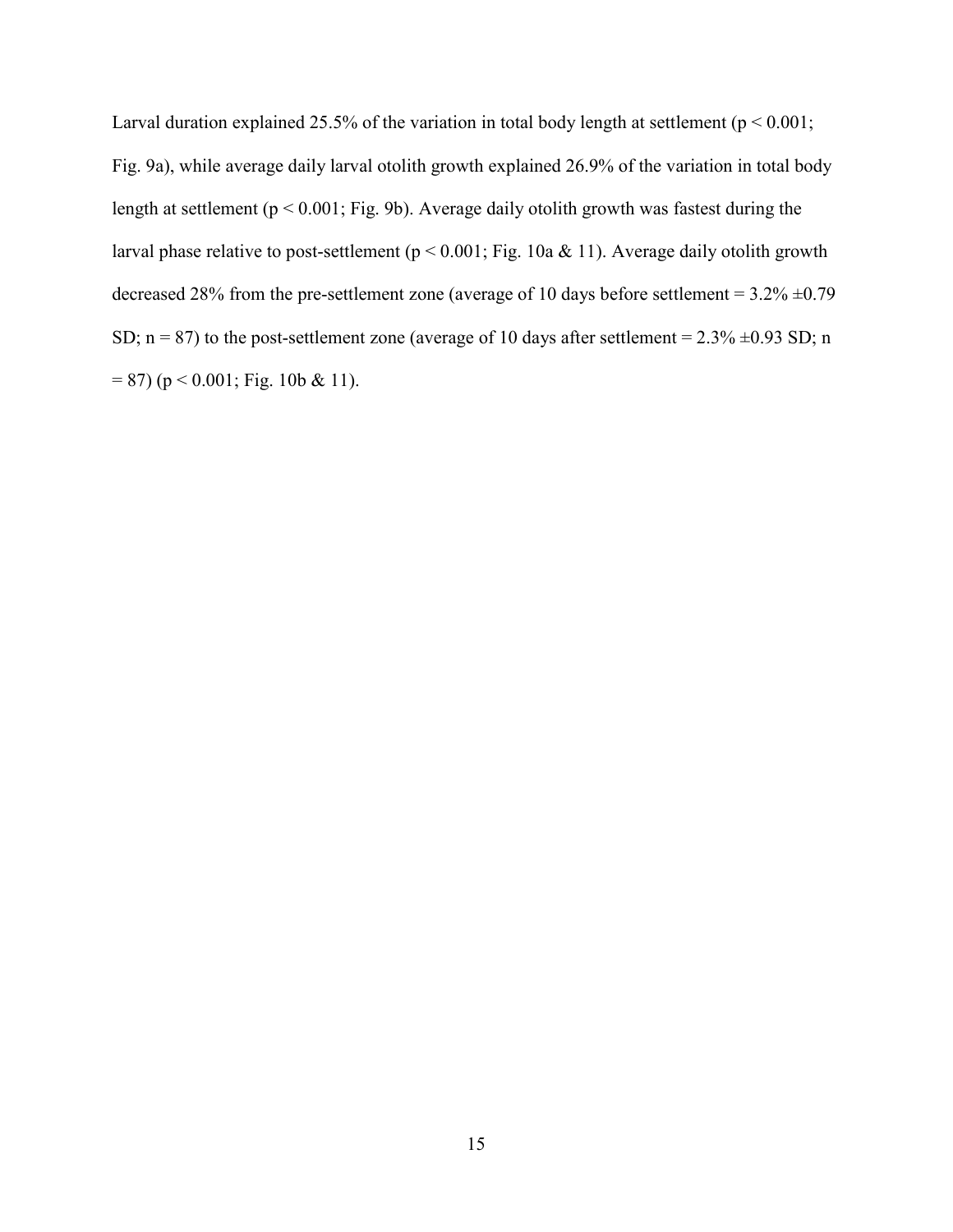

Figure 7: Frequency distribution of *Coryphopterus personatus/hyalinus* pelagic larval duration. Binwidth = 1 day. Modal PLD is 31 days.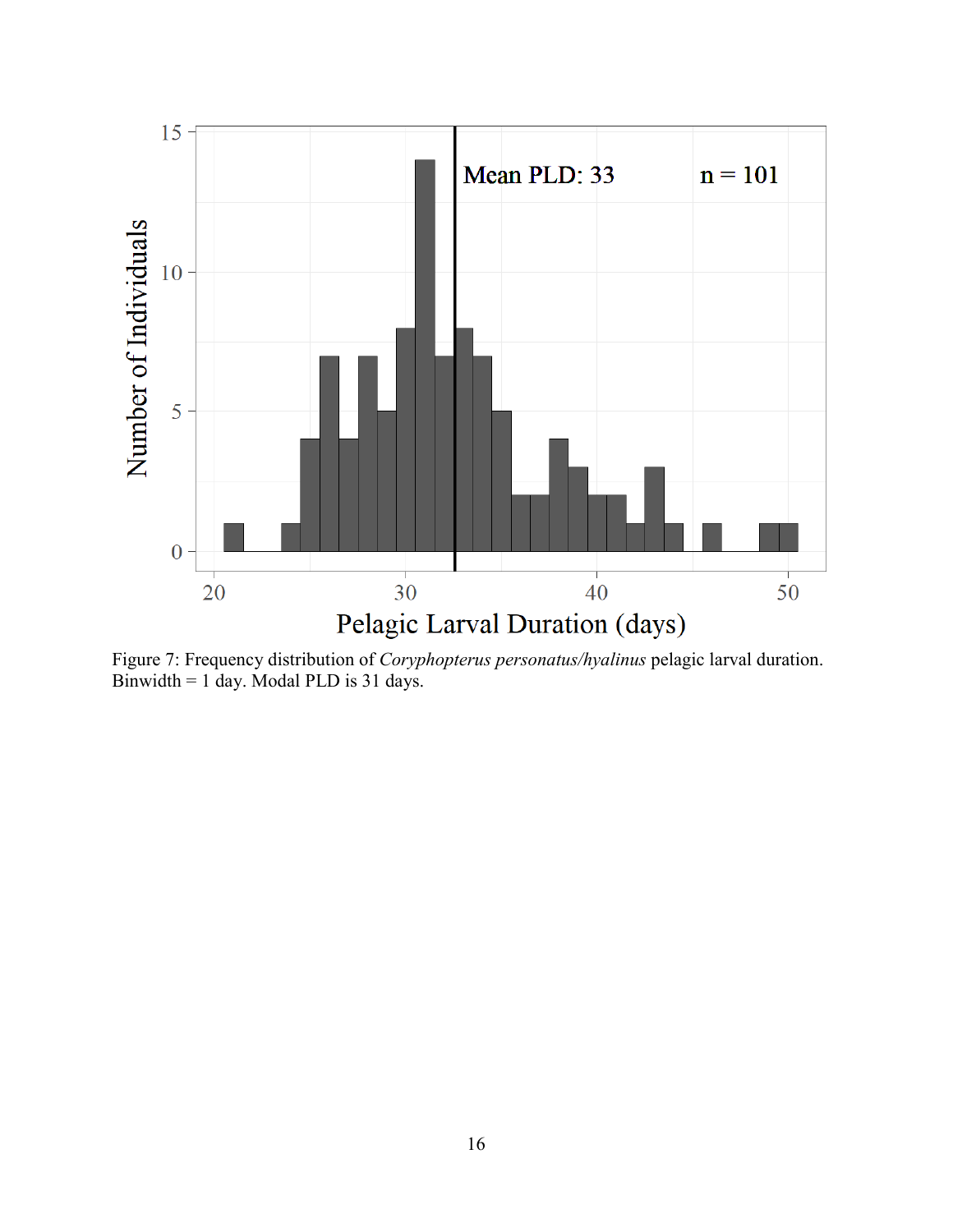

Figure 8: Inverse trend between *Coryphopterus personatus/hyalinus* average daily larval otolith growth and pelagic larval duration modeled by a spline smooth. Daily larval otolith growth rates were standardized as a proportion  $(\%)$  of the larval radius they were measured along. Means were calculated by summing daily larval otolith growth rates and dividing by PLD for each individual. Shaded area is 95% CI.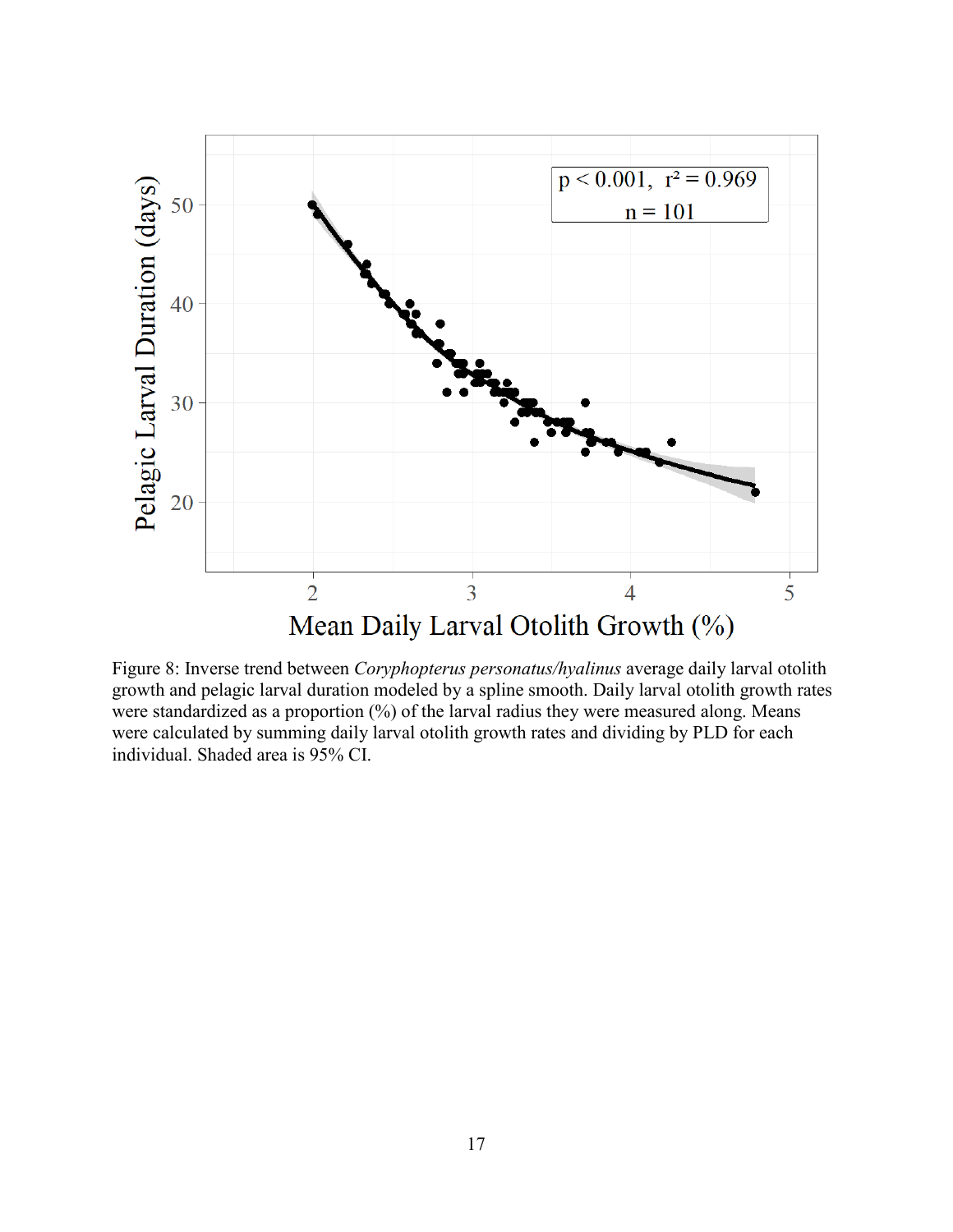

Figure 9: (A) Relationship between *Coryphopterus personatus/hyalinus* pelagic larval duration and back-calculated total body length at settlement modeled by a linear regression. (B) Relationship between *Coryphopterus personatus/hyalinus* average daily larval otolith growth and back-calculated total body length at settlement modeled by a linear regression. Shaded area is 95% CI.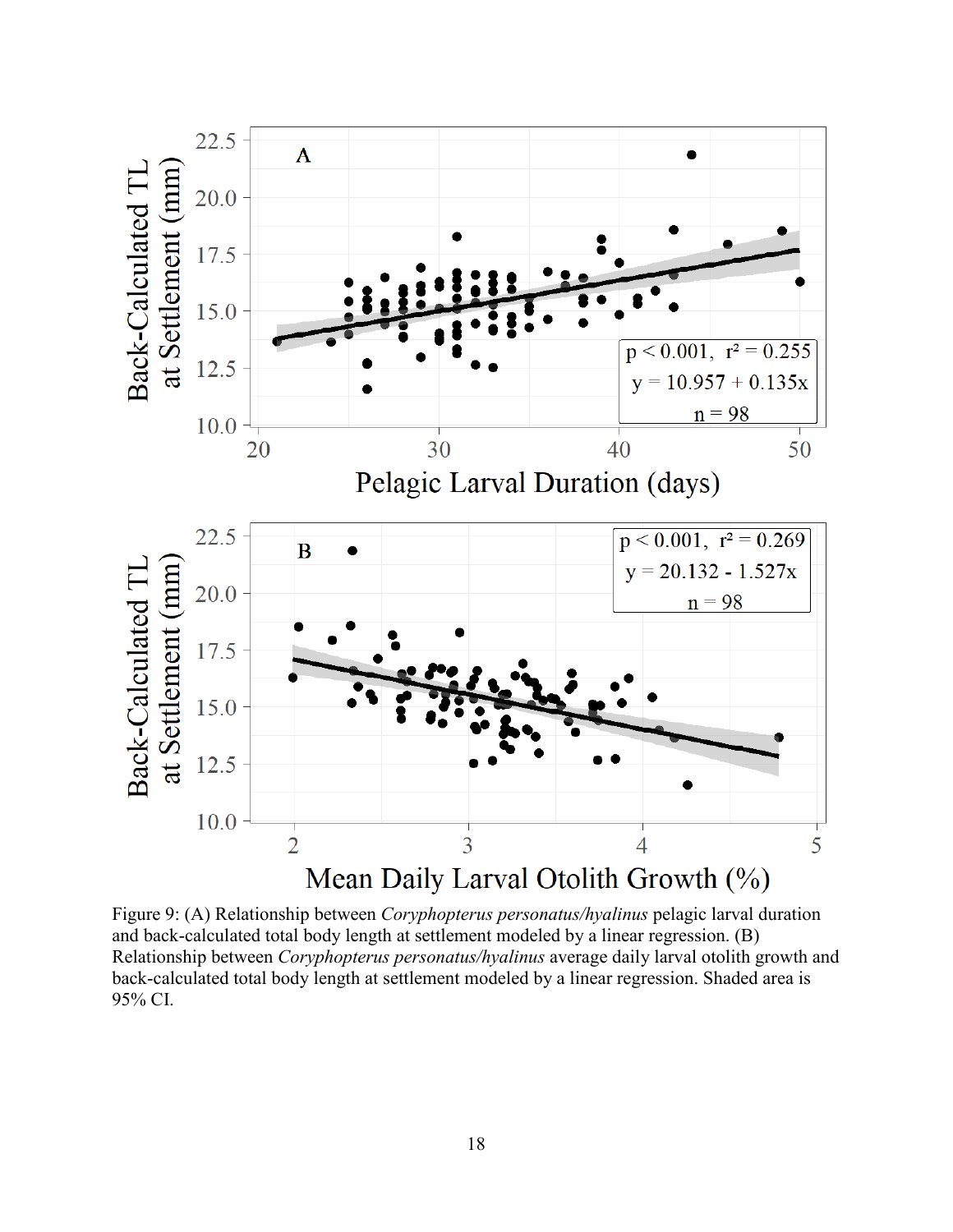

Figure 10: Average daily otolith growth (±1 SE, %) profile of *Coryphopterus personatus/hyalinus*. Increment numbers are centered around the settlement mark at 0. Negative increment numbers indicate larval increments while positive increment numbers indicate postsettlement increments. (A) Entire life history profile where only 3 individuals had postsettlement ages  $\geq$  99 days. (B) Close-up profile of the settlement transition, 10 days pre- and post-settlement.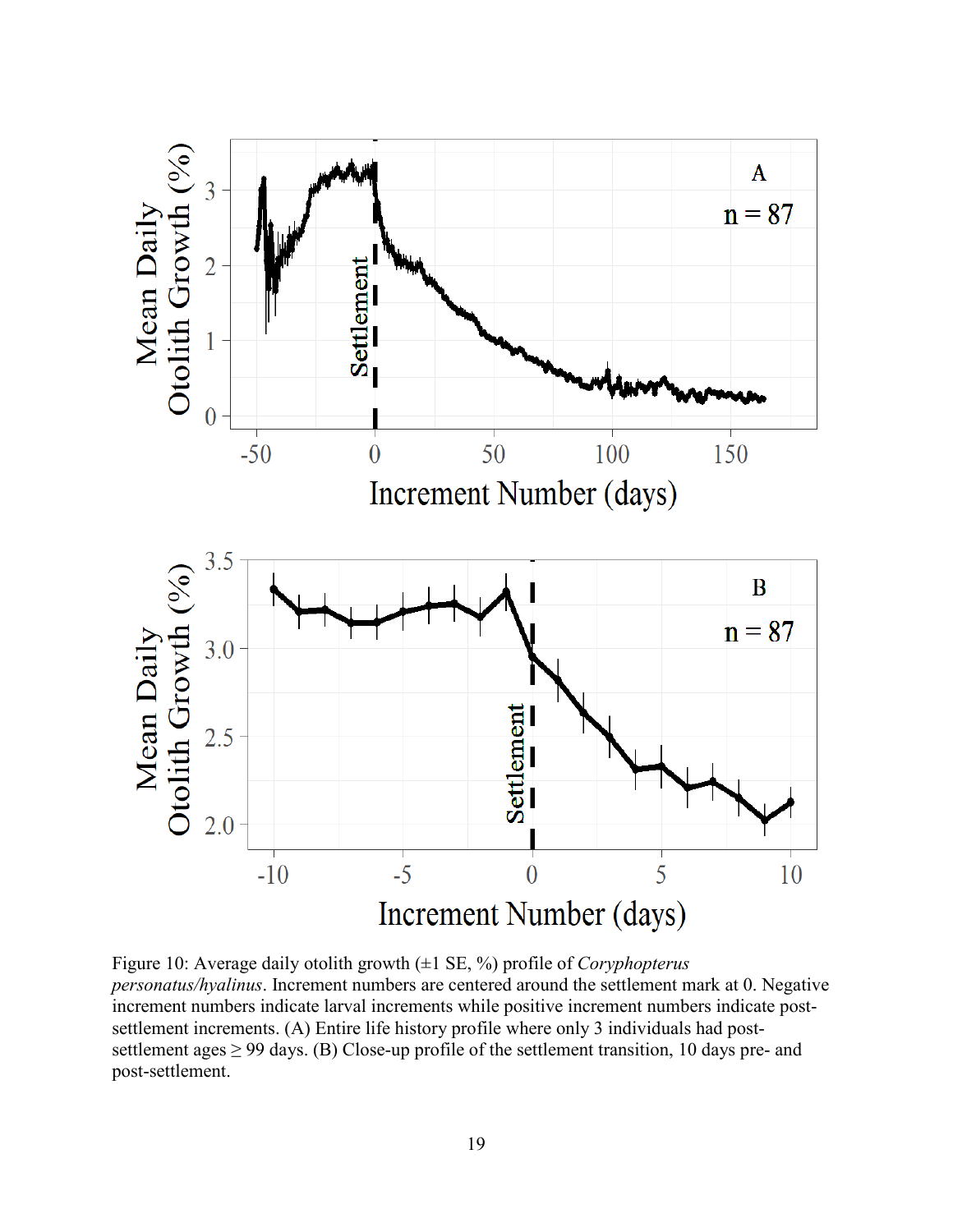

Figure 11: Distribution of *Coryphopterus personatus/hyalinus* average daily otolith growth between growth stages.  $n = 87$  for each factor level. The larval, 10 days pre-settlement, and 10 days post-settlement levels are distributions of individual mean values. The settlement level is not a distribution of means since it represents 1 day of otolith growth or measurement for each individual. These boxplots indicate the min, 25% quartile, median (bold bar), 75% quartile and max where outliers are plotted as individual points. \*\*\*: p < 0.001.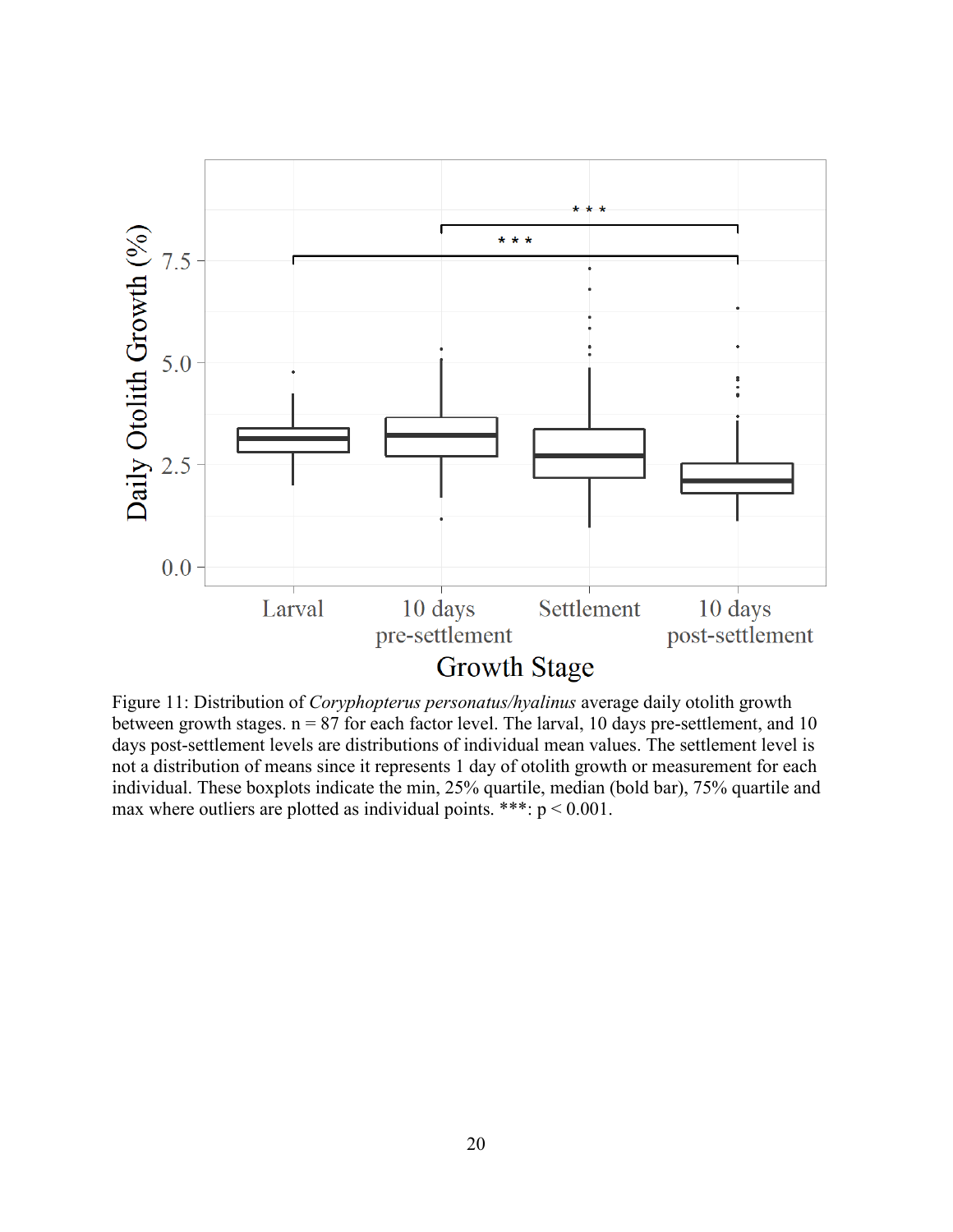### DISCUSSION

 Here I found that otolith microstructure analysis is a reliable and useful technique for estimating life history traits of *C. personatus/hyalinus.* Sagittal radius at capture is strongly proportional to both age and total length at capture (Fig. 5a  $\&$  b). The former makes otolith size (measured as a radius) a useful predictor of age and indicates that otolith increments are continually deposited in older individuals which reduces bias in age underestimations. The latter indicates that daily otolith growth is proportional to daily somatic growth and supports backcalculation of previous body length at settlement (Campana & Neilson, 1985; Thorrold & Hare, 2002; Vigliola & Meekan, 2009).

*Coryphopterus personatus/hyalinus* have an abbreviated life cycle with life history traits consistent with those of other cryptobenthic reef fishes (Depczynski & Bellwood, 2006). This species complex attains small maximum body sizes (max  $=$  58 mm TL; Fig. 3), and their reproductive lifespans are short (max post-settlement age = 164 days; however, 95% of individuals had post-settlement ages of  $\leq$  98 days, n = 84). Notably, these individuals maintain linear growth in body length throughout reproductive age which makes body size a useful predictor of age (Fig. 6). Interestingly, growth rate during the larval phase largely determines larval duration (Fig. 8) and to a lesser extent total body length at settlement (Fig. 9b), indicating that the environment experienced during the larval stage can drive demographic patterns in these populations (Hogan *et al.,* 2017). Average daily growth was fastest during the pelagic larval phase (Fig. 10a  $& 11$ ) and decreased substantially during the settlement transition to benthic reef habitat (Fig. 10b & 11), possibly due to a shift from somatic growth to reproduction early postsettlement.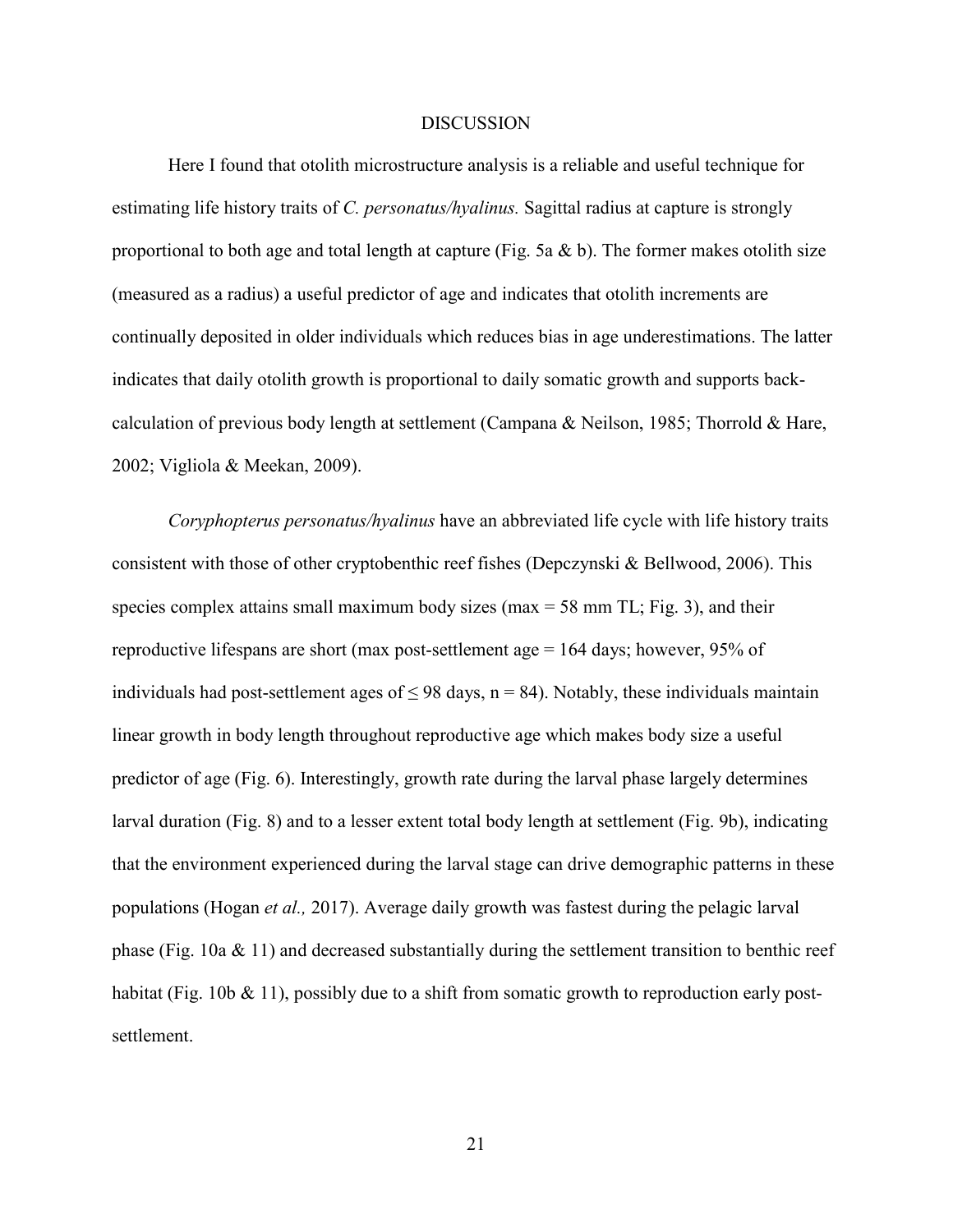Individuals that grew faster during the pelagic larval phase spent less time in the pelagic environment. This may be beneficial if it allows these individuals to settle onto quality reef habitats and reach reproductive maturity sooner with less time constraints post-settlement. Accordingly, faster larval growth may reduce predation risk by producing larger size-at-age individuals that abbreviate their high mortality larval stage by reaching developmental competence sooner (Fontes *et al*., 2011). In contrast, individuals that grew slower during the pelagic larval phase spent more time in the pelagic environment which may increase their ability to disperse and colonize relatively isolated reef habitats (Victor, 1986c; Wellington & Victor, 1989). Given a relatively long larval duration, accumulated larval growth can produce individuals with larger body lengths at settlement. In this study, variation in back-calculated settlement size (CV = 9.76%) was less than variation in larval duration (CV = 17.01%) which suggests selection for a settlement size threshold required to survive in reef habitats. Here, backcalculated estimates of total length at settlement are comparable to measurements obtained from field collections of recently settled *C. personatus/hyalinus* (8-8.5 mm SL, Victor, 2015) given the average length of the caudal fin (5.5 mm  $\pm$ 1.64 SD, TL - SL, n = 592) for individuals of this study.

 Similar correlations between larval growth, larval duration, and body length at settlement have been found for other common Caribbean reef fishes (Sponaugle & Cowen, 1994; Bergenius *et al.,* 2005; Sponaugle & Grorud-Covert, 2006; Rankin & Sponaugle, 2014). Gobies, like many reef fishes, are aggressive most frequently with conspecifics, where larger individuals generally initiate and win competitive interactions for food and shelter (Shulman, 1985; Munday & Jones, 1998; Forrester *et al.*, 2006, Potter *et al.,* 2019). Further, larger body size at settlement could be advantageous in competitive interactions between individuals for reef resources at settlement or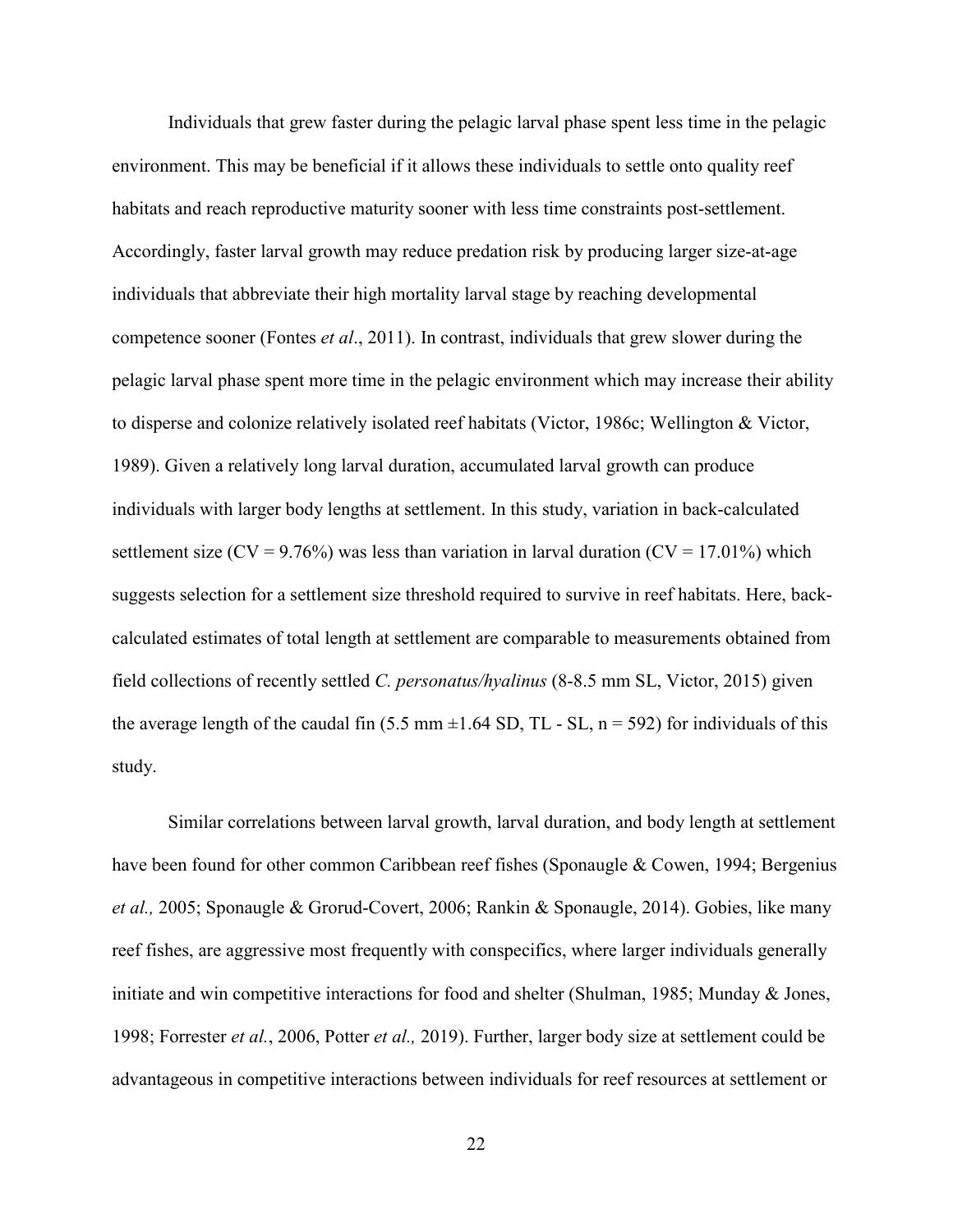shortly afterwards (Rankin & Sponaugle, 2014). Notably, competitively dominant individuals influence the growth, maturity, and mortality along with habitat use of subordinate individuals, which can regulate population distribution and abundance (Shulman, 1985; Munday & Jones, 1998; Forrester *et al.*, 2006).

 Settlement is a very stressful period in a fish's life in which there are major morphological and physiological changes that coincide with the transition from the pelagic environment to the benthos. Otoliths often record this transition as a change in growth rate and/or particularly large increment (Wilson & McCormick, 1999). The settlement mark of *C. personatus/hyalinus* can be best described as Type 1a, which is characterized by an abrupt decrease in average otolith growth over settlement. This is the most common settlement pattern reported for coral reef fishes (Wilson & McCormick, 1999). Contrasting other coral reef fishes with a Type 1a settlement pattern, *C. personatus/hyalinus* appear to settle during their peak otolith growth which may represent developmental "competence" to settle (Wilson & McCormick, 1999).

 Post-settlement *C. personatus/hyalinus* mature at a small size of 17-19 mm TL; however, males appear to mature at a smaller size of 13-15 mm TL based on gonad histology (Cole  $\&$ Robertson, 1988). Interestingly, body length at maturity for males (13-15 mm TL) and females (17-19 mm TL) roughly coincides with body length at settlement calculated here (12-22 mm TL; Fig. 9) or shortly afterwards indicating a very abbreviated juvenile phase. Based on my linear size-at-age model, I estimate that a 20 mm TL individual matures at 41 total days (including PLD). However, maturity probably occurs earlier, because using the upper estimate of total length at maturity inflates the estimate of age at maturity. By using age at settlement to interpret age at maturity, I estimate that age at maturity instead occurs earlier between 22-51 total days.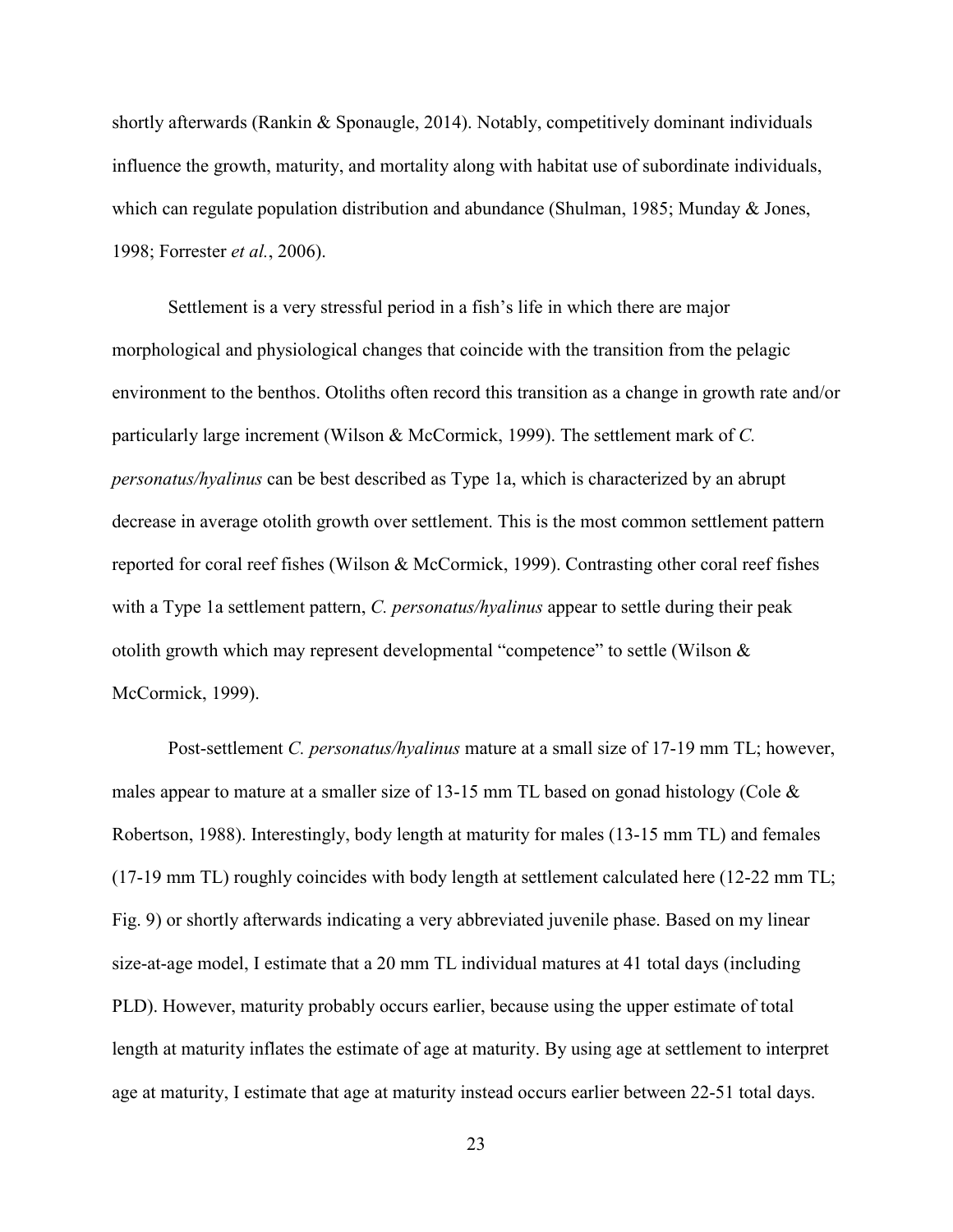Moreover, the mean age at settlement of 34 days could be used as a relative estimate of mean total age at maturity which indicates that some individuals mature as soon as they settle. In addition, *C. personatus/hyalinus* has been shown to change sex from female to male at a mean TL of 24 mm (Cole & Robertson, 1988) which corresponds to 57 total days based on my linear size-at-age model. The abrupt decrease in daily growth immediately following settlement may result from energy being allocated to reproduction instead of somatic growth (Cole & Robertson, 1988; Winemiller, 2005).

*Coryphopterus personatus/hyalinus* show linear post-settlement growth, and individuals do not appear to reach an asymptotic or maximum body size based on the length-at-age relationship (Fig. 6). Natural selection may produce this pattern since larger body size is related to an increase in fecundity in older, larger-bodied females (Wootton, 1990; Heino & Kaitala, 1999). The short reproductive lifespans of this species complex indicate that constant growth and consequently larger body size can confer an increasing fitness advantage with age. For many sequential hermaphroditic species such as *C. personatus/hyalinus*, larger body size enables dominance in social groups and is often linked to the transition between female and male (Liu & Sadovy, 2004). Also, becoming a dominant male in a haremic system confers considerable fitness advantages for coral reef fishes (Warner, 1988). For *C. personatus/hyalinus*, larger body length allows successful mate and nest site monopolization in males and can induce sex-change in females (Cole & Robertson, 1988; Allsop & West, 2004). Sex-change from female to male may alleviate mate competition and enhance reproductive output in *C. personatus/hyalinus* which exhibits small home ranges (Forrester & Steele, 2004; Dominici-Arosemena & Wolff, 2005) and a sex ratio skewed toward females about 4:1 (Cole & Robertson, 1988). Along with reproductive advantages, constant growth may also provide advantages associated with an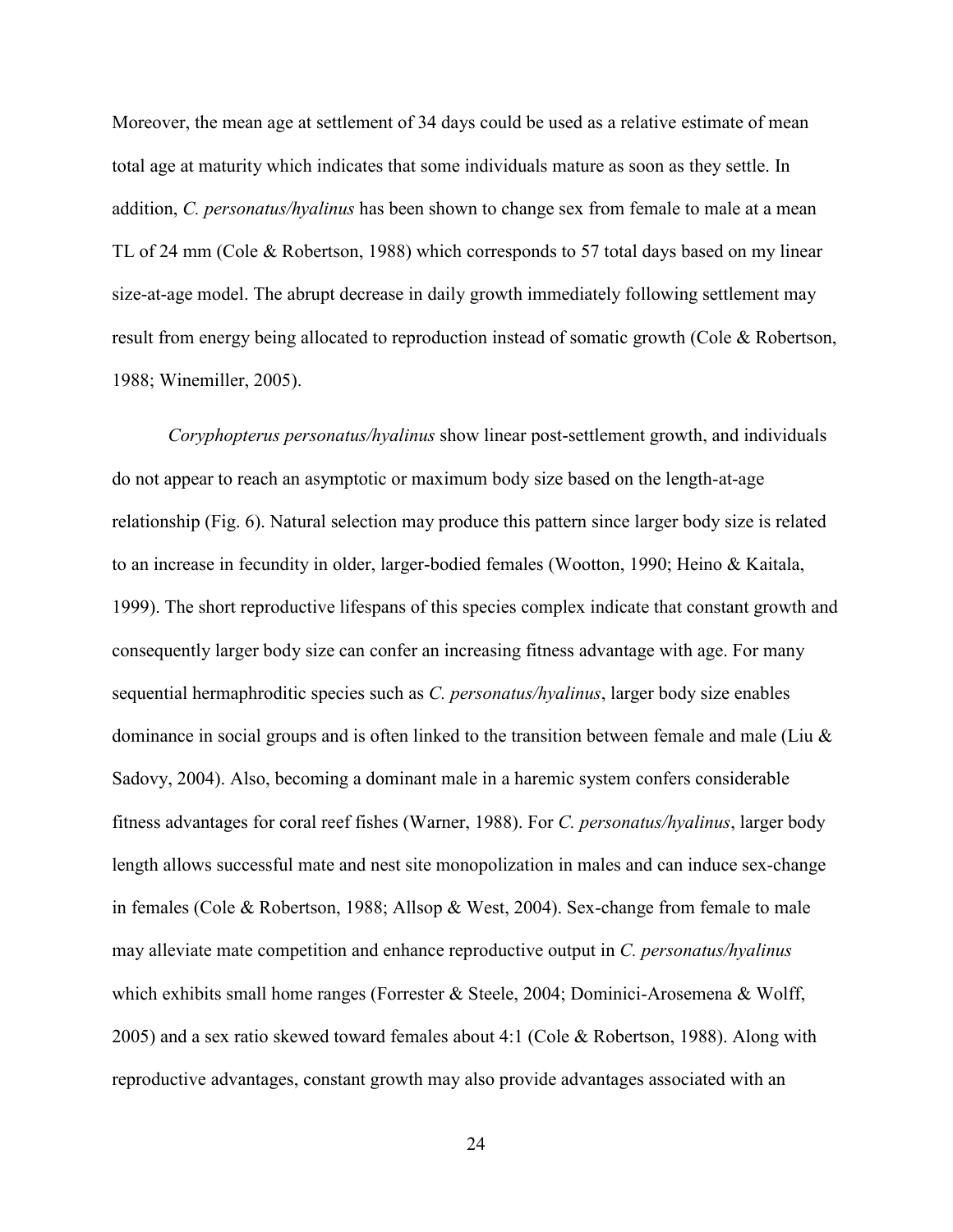individual's vulnerability to predation. Natural mortality rates of juvenile and small adult cryptobenthic reef fishes can decline rapidly with increasing body size where small increases in total length can result in notable increases in lifespan (estimated 11 days per 1 mm increase in TL for post-settlement fishes  $\leq$  43 mm TL, Goatley & Bellwood, 2016). Interestingly, the majority of *C. personatus/hyalinus* individuals measured here are smaller than this body size threshold (Fig. 3).

 Several features of the ecology (i.e., small adult body size, broad depth range, planktivorous diet) and life history (i.e., linear growth, quick generational turnover rates, short lifespan) of *C. personatus/hyalinus* indicate that it plays an important trophic role in transferring nutrients to Caribbean reef predators and the reef benthos. The rate of biomass accumulation, generational turnover, and energy transfer to other trophic levels through predation provides an indication of a species prevalence within a food web (Thillainath *et al.,* 2016). Predation pressure (i.e., presence/absence, predation intensity, or predator abundance) can select for faster growth and earlier maturity in fishes (Reznick & Endler, 1982; Heibo & Magnhagen, 2005; Walsh & Reznick, 2008). In captivity, *C. personatus/hyalinus* are capable of reproducing at 1 year of age and attain considerably longer lifespans up to 4 years of age (Oceans, Reefs & Aquariums, pers. com., 2018) which suggests high extrinsic risk of mortality in the wild (Ricklefs, 2010; Eckhardt *et al.,* 2017). Lifespans of less than 1 year described here for *C. personatus/hyalinus* are relatively rare among both terrestrial and aquatic vertebrates (3 of 3,761 vertebrate species with lifespan estimates in AnAge database, De Magalhaes & Costa, 2009). However, fishes represent only 25% of these lifespan estimates in AnAge partly because their life histories are understudied relative to terrestrial vertebrates. *Coryphopterus personatus/hyalinus* is best described as an opportunistic life history strategist selected for small maximum body size, high reproductive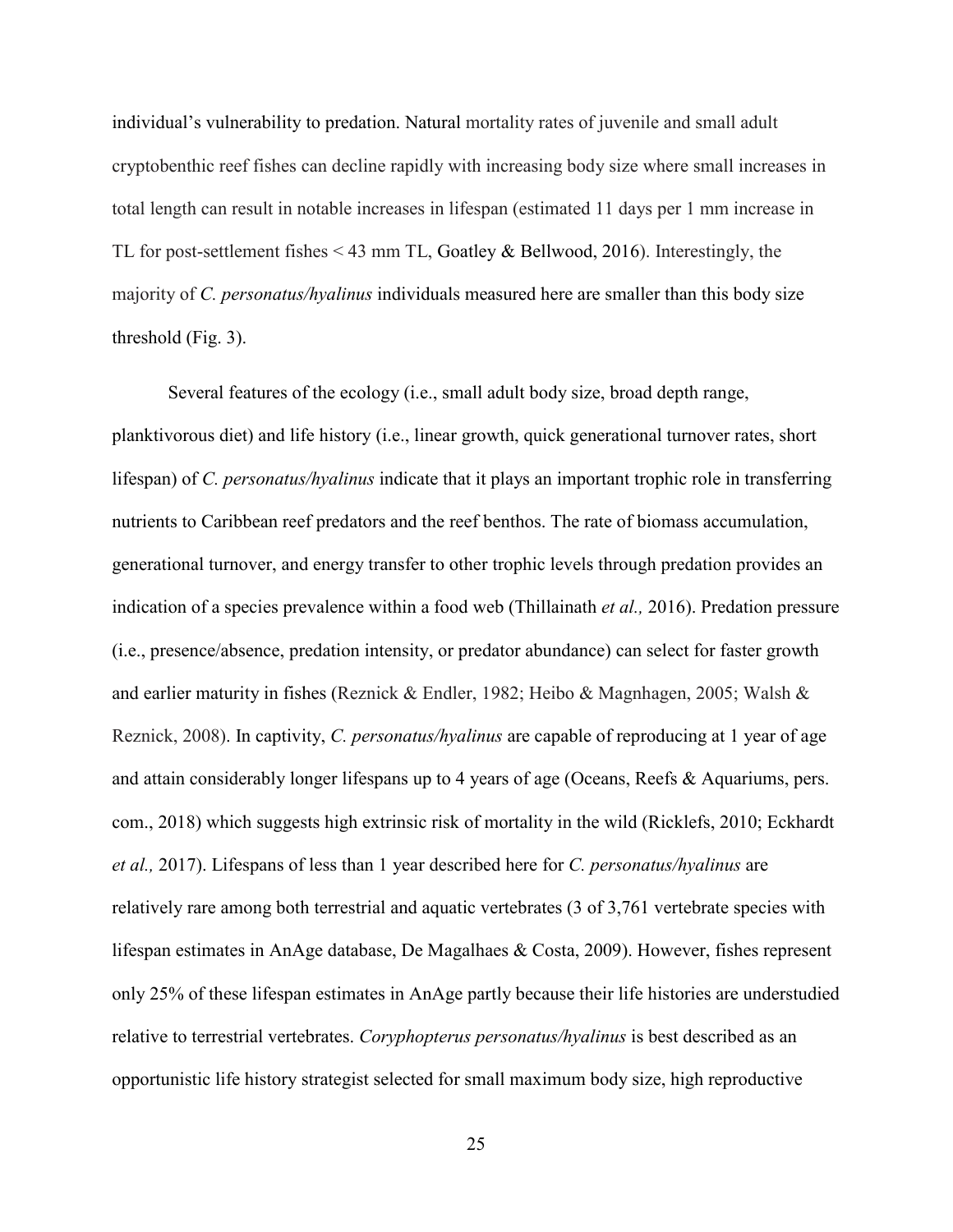effort or early maturity and short lifespan (Winemiller, 2005). Along with, and presumably a result of, high post-settlement predation mortality (indicated by field, lab and otolith studies: Steele & Forrester, 2002; Forrester & Steele, 2004; Hernaman & Munday, 2005b; Depczynski & Bellwood, 2006; Goatley & Bellwood, 2016; Goatley *et al.,* 2017), this suite of opportunistic life history traits seems to characterize cryptobenthic reef fishes (Sponaugle & Cowen, 1994; Wilson, 2004; Depczynski & Bellwood, 2006; Longenecker & Langston, 2006; Winterbottom & Southcott, 2008; Victor *et al.,* 2010; Kingsford *et al.,* 2017). As a consequence of these life history traits, *C. personatus/hyalinus* is widespread in the Caribbean, found in large numbers, and constitutes a considerable amount of biomass on coral reef habitats. Similarly, fast-growing and short-lived cryptobenthic reef fishes as a guild may serve as keystone forage species or trophic intermediates between basal food levels (i.e., plankton, detritus, algae) and piscivorous predators (Depczynski *et al.*, 2007; Brandl *et al.,* 2018). Further, cryptobenthic reef fishes such as gobies and blennies make substantial contributions to biomass productivity  $(g/m^2 \cdot wk^{-1})$  that match or exceed those of larger reef fishes such as acanthurids and labrids (Depczynski *et al.*, 2007). Moreover, a third of reef fish growth production in length and mass available to predators is supported by cryptobenthic reef fishes (Depczynski *et al.*, 2007).

 Generally, pelagic forage fish (i.e., abundant and planktivorous clupeids, engraulids, capelin) contribute to the catch and value of commercially harvested predators and serve as important prey for various non-harvested marine predators (Pikitch *et al.,* 2014). *Aphia minuta,* a pelagic neritic goby found in the Mediterranean, feeds on zooplankton and has been found in large numbers in the stomachs of Atlantic bluefin tuna (Iglesias *et al.,* 1997) which supports a high-valued commercial fishery (Collette *et al*., 2011). Cryptobenthic reef fishes may make similar trophic contributions to coral reef ecosystems and the fisheries they support. For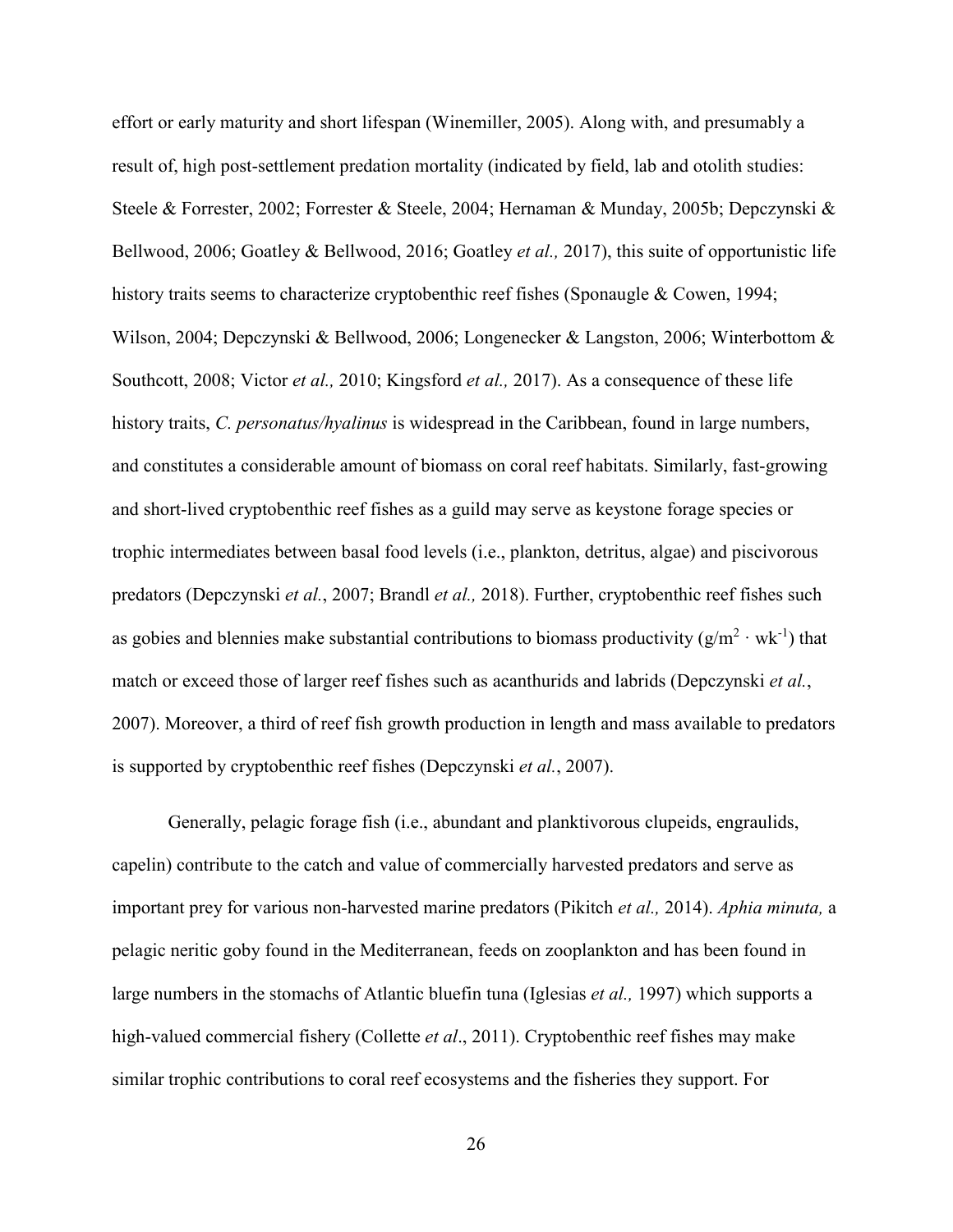example, exploited predatory fishes of the Great Barrier Reef obtain the majority of their biomass production from planktonic primary production possibly through planktivorous trophic intermediates such as pomacentrids and labrids (Frisch *et al.,* 2014). Continually, planktivores represent 43-70% of total fish biomass on forereefs of the Great Barrier Reef (Williams & Hatcher, 1983). Biomass production of basal consumers can have important consequences for predators of freshwater ecosystems as well. For instance, fishes from two New Zealand streams fed primarily on invertebrate *primary* consumers (i.e., plant and detritus feeders) rather than invertebrate secondary consumers (Hopkins, 1976). Greater production of primary consumers 7.6 -72.1 g/m<sup>2</sup> · y<sup>-1</sup> relative to secondary consumers 0.8 -11.9 g/m<sup>2</sup> · y<sup>-1</sup> may support exploitation by both fish and invertebrate predators (Hopkins, 1976). Such studies including the current one, highlight the important functional role of abundant basal consumers; that is, food web production and nutrient transfer in various ecosystems such as coral reefs, coastal pelagic waters and freshwater streams.

## Future Directions

Many fishes are dependent on coral reef habitats for prey, niche space, for settlement, reproduction and refuge from predators among other parameters of survivorship (Coker *et al.,* 2014). Habitat quality can influence the early survivorship of individuals; moreover, it can affect the abundance along with the somatic size and age structure of fish populations (Shulman, 1984; Jones, 1988; Connell & Jones, 1991; Tupper & Boutilier, 1997; Beukers & Jones, 1998; Ross, 2003; Forrester & Steele, 2004). Small-bodied organisms like gobies may benefit from reef characteristics that are inaccessible to larger organisms. Further, small cryptobenthic fishes can exploit fine-scale reef microhabitats for abundant, nutrient-rich prey items and refuge from predators (Depczynski & Bellwood, 2004; Ticzon *et al.,* 2012). As a result, these individuals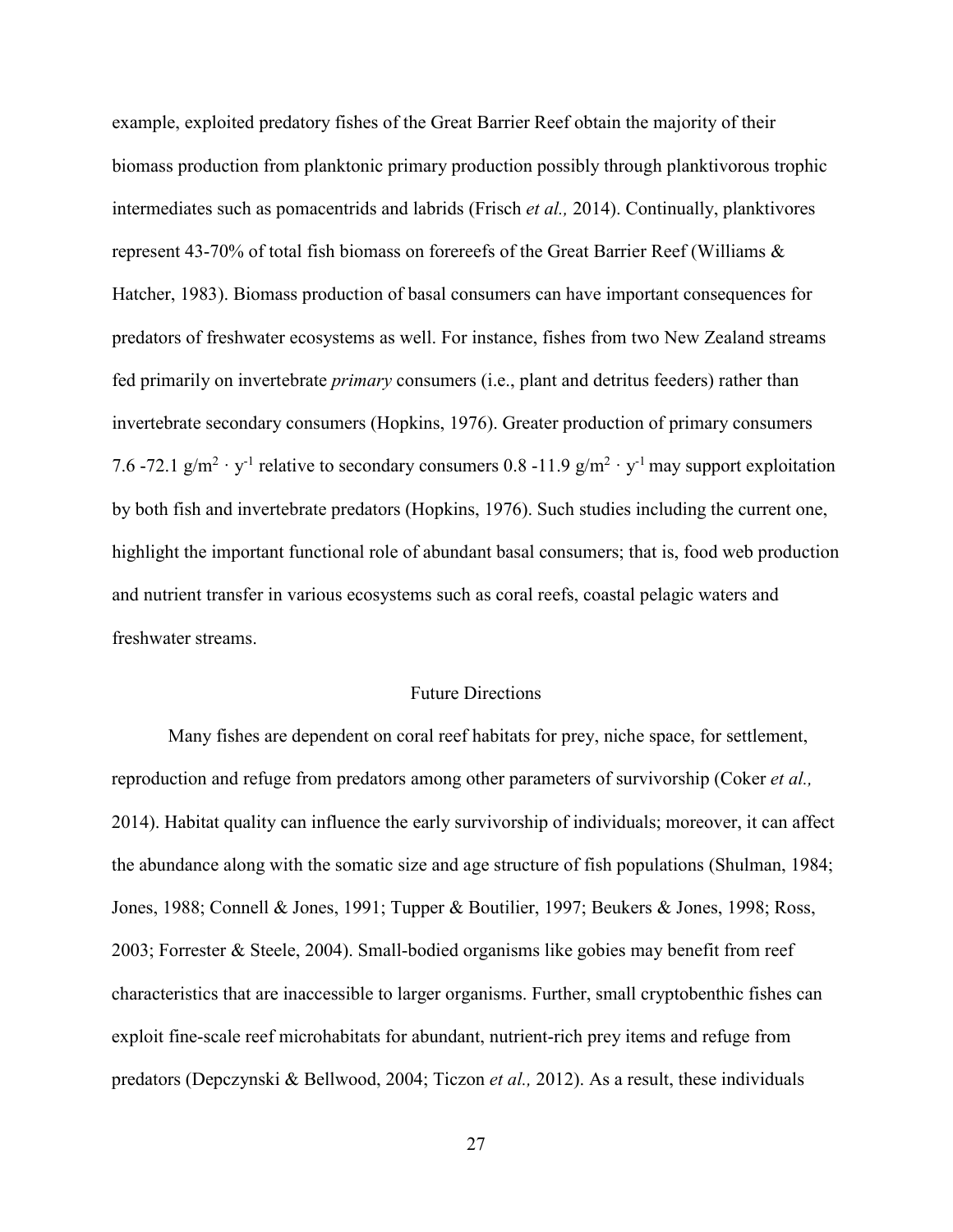may reap life history advantages such as faster growth and higher survivorship. *Coryphopterus personatus/hyalinus* show extreme differences in density among microhabitats (Selwyn *unpubl. data*) which suggests that habitat may play an important role in the population dynamics of this species complex.

The International Union for the Conservation of Nature lists *C. personatus/hyalinus* as vulnerable (Pezold *et al.,* 2015) due to invasive, predatory lionfish and decreasing coral reef habitat in the Caribbean (59% from 1970-2011, Jackson *et al.,* 2014). The combined impacts of invasive species and habitat degradation are identified as the leading cause of extinction in fishes (Clavero & García-Berthou, 2005; Rocha *et al.,* 2015). The quick generational turnover of some cryptobenthic reef fishes such as *C. personatus/hyalinus,* could enable greater population resilience to ecosystem threats (i.e., invasive species, habitat degradation, environmental change, Lefèvre *et al.,* 2016). The ecology, life history, putative functional role and resilience of *C. personatus/hyalinus*, makes it an ideal model species complex for the guild of cryptobenthic reef fishes. Determining the effects of microhabitat use and quality on the demographics (i.e., age structure, growth) of *C. personatus/hyalinus* and other species can provide a better understanding of their population dynamics and in turn improve conservation and management strategies. DNA barcoding of gut contents can be used to identify specific predators (Valdez-Moreno *et al.,* 2012; Paquin *et al.,* 2014) of cryptobenthic reef fishes, which can clarify their trophic contribution in coral reef ecosystems. In addition, short-lived vertebrates can serve as model organisms for research on human senescence, age-related diseases and ultimately health (Harel *et al.,* 2015; Reuter *et al.,* 2019).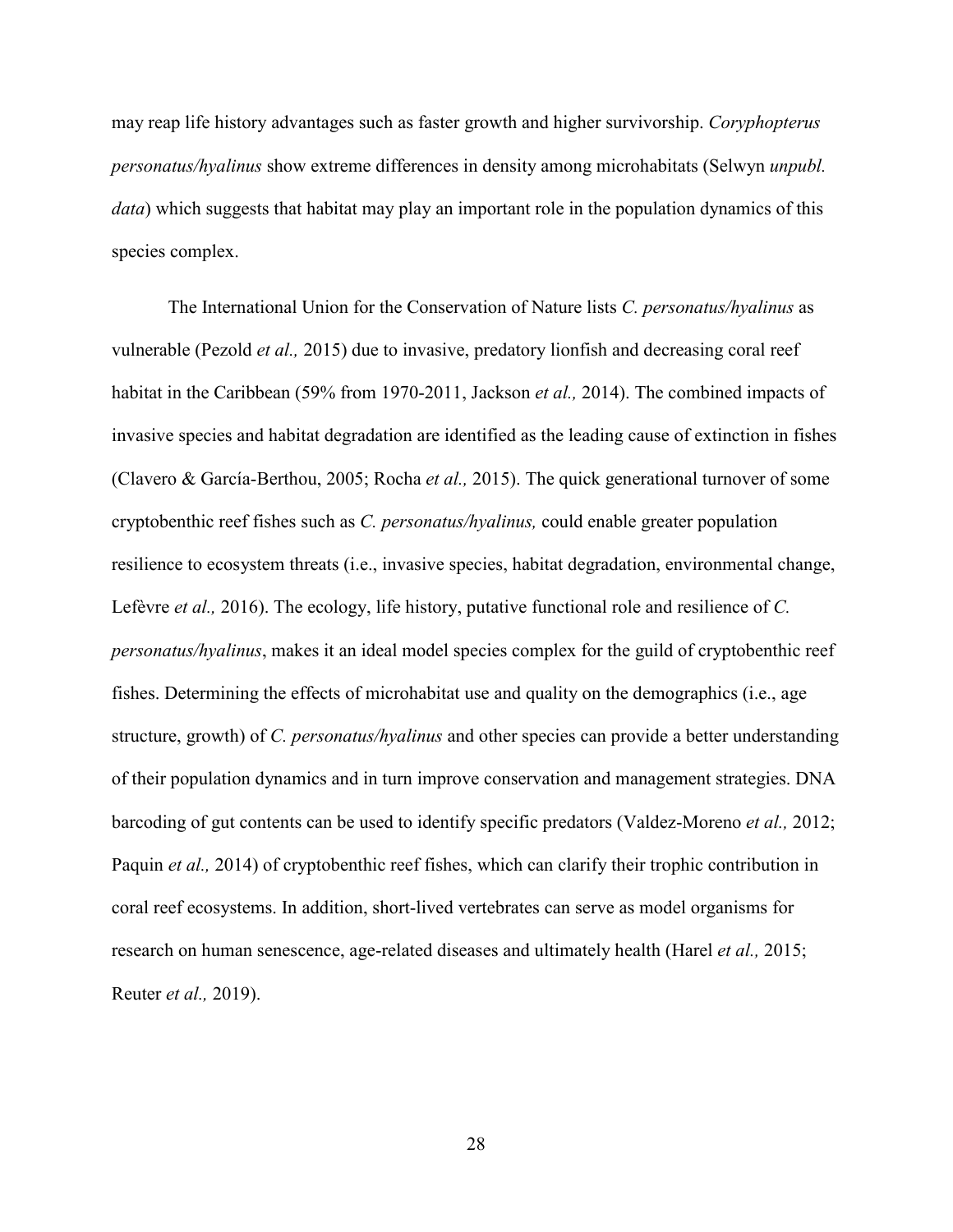### REFERENCES

- Ackerman JL., & Bellwood DR (2000) Reef fish assemblages: a re-evaluation using enclosed rotenone stations. *Marine Ecology Progress Series*, 206:227–237.
- Allsop, D. J. & West, S. A. (2004). Sex allocation in the sex-changing marine goby, *Coryphopterus personatus*, on atoll-fringing reefs. *Evolutionary Ecology Research, 6*(6), 843-855.
- Andradi-Brown, D. A., Gress, E., Wright, G., Exton, D. A., & Rogers, A. D. (2016). Reef fish community biomass and trophic structure changes across shallow to upper-mesophotic reefs in the Mesoamerican barrier reef, Caribbean. *Plos One, 11*(6), e0156641. doi:10.1371/journal.pone.0156641.
- Baldwin, C.C., Weigt, L.A., Smith, D.G., & Mounts, J.H. (2009). Reconciling genetic lineages with species in western Atlantic *Coryphopterus* (Teleostei: Gobiidae). In: Lang MA et al. (Eds). Proceedings of the Smithsonian Marine Science Network Symposium. Smithsonian Contributions to the Marine Sciences 38: 113–140.
- Baldwin, C. C. & Robertson, D. R. (2015). A new, mesophotic Coryphopterus goby (Teleostei, Gobiidae) from the southern Caribbean, with comments on relationships and depth distributions within the genus. *ZooKeys, 513*(513), 123-142. 10.3897/zookeys.513.9998.
- Belize Fisheries Department (2015). Turneffe Atoll Marine Reserve. Available at http://www.fisheries.gov.bz/turneffe-atoll-marine-reserve/
- Bergenius, M. A. J., McCormick, M. I., Meekan, M. G., & Robertson, D. R. (2005). Environmental influences on larval duration, growth and magnitude of settlement of a coral reef fish. *Marine Biology*, 147(2), 291-300.
- Beukers, J. S., & Jones, G. P. (1998). Habitat complexity modifies the impact of piscivores on a coral reef fish population. *Oecologia*, 114(1), 50-59.
- Böhlke, J. E. & Robins, C.R. (1962). The taxonomic position of the West Atlantic goby, *Eviota personata*, with descriptions of two new related species. Proceedings of the Academy of Natural Sciences of Philadelphia 114(5), 175-189.
- Brandl, S. J., Goatley, C. H. R., Bellwood, D. R., & Tornabene, L. (2018). The hidden half: Ecology and evolution of cryptobenthic fishes on coral reefs. *Biological Reviews of the Cambridge Philosophical Society, 93*(4), 1846-1873. doi:10.1111/brv.12423.
- Brandl, S. J., Tornabene, L., Goatley, C. H. R., Casey, J. M., Morais, R. A., Côté, I. M., . . . Bellwood, D. R. (2019). Demographic dynamics of the smallest marine vertebrates fuel coral-reef ecosystem functioning. *Science* (New York, N.Y.), eaav3384.
- Brothers, E. B. (1984). Otolith studies. In *Ontogeny and Systematics of Fishes*. (Moser, H.G., Richards, W.J., Cohen, D.M., Fahay, M.P., Kendall, A.W. & Richardson, S.L., eds),  *Special Publication*, *1*, 50-57.
- Buren, A. D., Koen-Alonso, M., Pepin, P., Mowbray, F., Nakashima, B., Stenson, G., Montevecchi, W. A. (2014). Bottom-up regulation of Capelin, a keystone forage species.  *Plos One, 9*(2), e87589. doi:10.1371/journal.pone.0087589.
- Campana, S. E. & Neilson, J. D. (1985). Microstructure of fish otoliths. *Canadian Journal of Fisheries and Aquatic Sciences, 42*(5), 1014-1032. 10.1139/f85-127.
- Campana, S. E. (1992). Ch.4: Measurement and interpretation of the microstructure of fish otoliths. In *Otolith Microstructure Examination and Analysis* (Stevenson, D.K. and Campana, S.E., eds), pp. 59-71. Ottawa, Canada: Canadian Special Publication of Fisheries and Aquatic Sciences 117.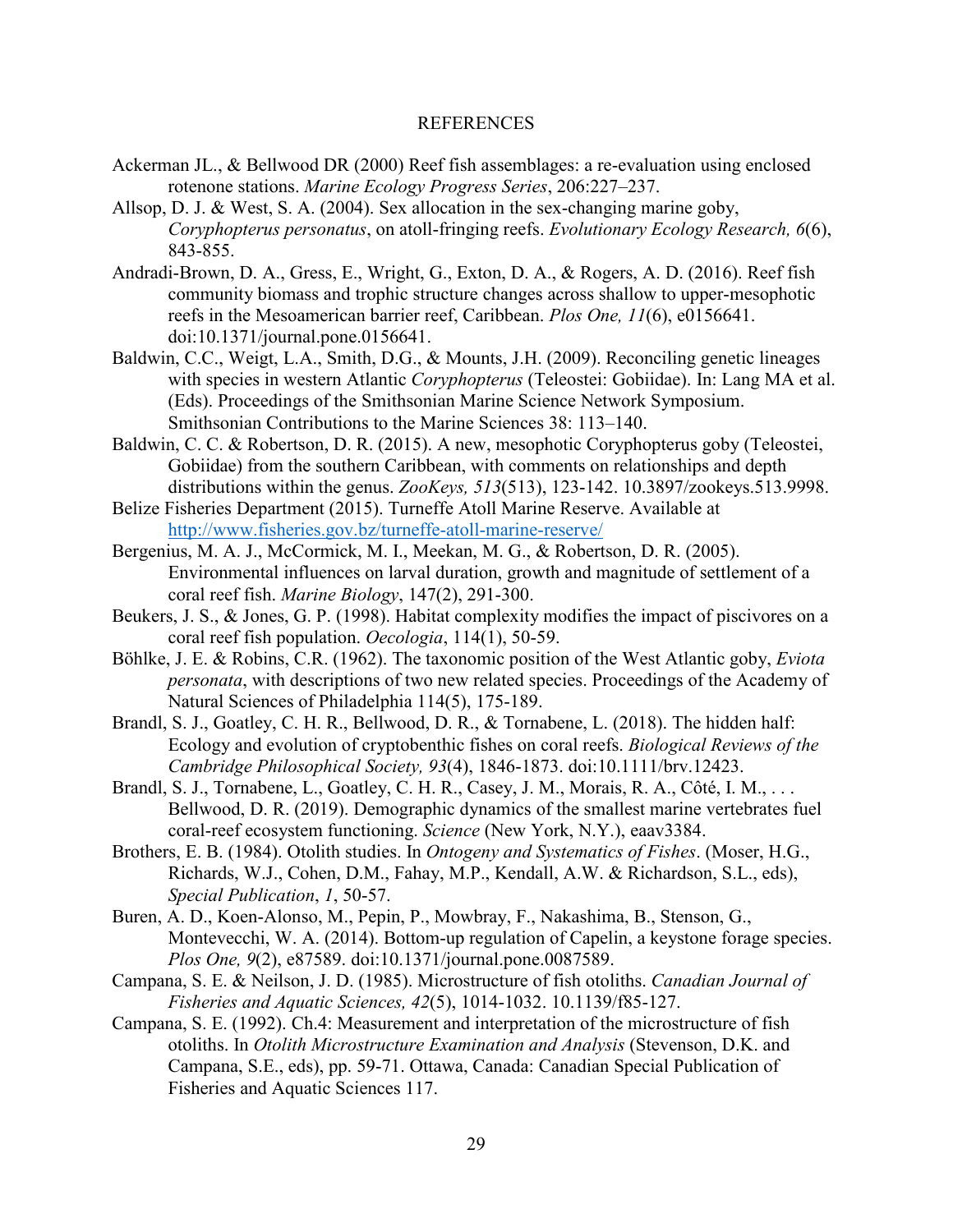- Campana, S. E. (2001). Accuracy, precision and quality control in age determination, including a review of the use and abuse of age validation methods. *Journal of Fish Biology, 59*(2), 197-242. 10.1006/jfbi.2001.1668.
- Clavero, M., & García-Berthou, E. (2005). Invasive species are a leading cause of animal extinctions. *Trends in Ecology & Evolution*, *20*(3), 110.
- Coker, D., Wilson, S., & Pratchett, M. (2014). Importance of live coral habitat for reef fishes. *Reviews in Fish Biology and Fisheries, 24*(1), 89-126. 10.1007/s11160-013-9319-5.
- Cole, K. S. & Robertson, R. D. (1988). Protogyny in the Caribbean reef goby*, Coryphopterus personatus*: Gonad ontogeny and social influences on sex-change. *Bulletin of Marine Science, 42*(2), 317-333.
- Cole, K.S., & Shapiro, D.Y. (1990). Gonad structure and hermaphroditism in the gobiid genus *Coryphopterus* (Teleostei: Gobiidae). *Copeia*, (4), 996-1003.
- Collette, B. B., Carpenter, K. E., Polidoro, B. A., Juan-Jordá, M. J., Boustany, A., Die, D. J., . . . Yáñez, E. (2011). High value and long Life—Double jeopardy for tunas and billfishes.  *Science, 333*(6040), 291-292. doi:10.1126/science.1208730.
- Connell, S. D., & Jones, G. P. (1991). The influence of habitat complexity on postrecruitment processes in a temperate reef fish population. *Journal of Experimental Marine Biology and Ecology*, *151*(2), 271-294.
- Côté, I. M. & Maljković, A. (2010). Predation rates of Indo-Pacific lionfish on Bahamian coral reefs. *Marine Ecology Progress Series, 404*, 219-225. 10.3354/meps08458.
- De Magalhaes, J. P., & Costa, J. (2009). A database of vertebrate longevity records and their relation to other life□history traits. *Journal of Evolutionary Biology*, 22(8), 1770-1774.
- Depczynski, M. & Bellwood, D. R. (2003). The role of cryptobenthic reef fishes in coral reef trophodynamics. *Marine Ecology Progress Series, 256*, 183-191.
- Depczynski, M. & Bellwood, D.R. (2004). Microhabitat utilization patterns in cryptobenthic coral reef fish communities. *Marine Biology, 145*(3), 455-463.
- Depczynski, M. & Bellwood, D.R. (2006). Extremes, plasticity, and invariance in vertebrate life history traits: Insights from coral reef fishes. *Ecology, 87*(12), 3119-3127.
- Depczynski, M., Fulton, C. J., Marnane, M. J., & Bellwood, D. R. (2007). Life history patterns shape energy allocation among fishes on coral reefs. *Oecologia, 153*(1), 111-120.
- Dominici-Arosemena, A., & Wolff, M. (2005). Reef fish community structure in Bocas del Toro (Caribbean, Panama): Gradients in habitat complexity and exposure. *Caribbean Journal of Science, 41*(3), 613-637.
- Eckhardt, F., Kappeler, P. M., & Kraus, C. (2017). Highly variable lifespan in an annual reptile, Labord's chameleon (*Furcifer labordi*). *Scientific reports*, *7*(1), 11397.
- Espinoza, P., & Bertrand, A. (2008). Revisiting Peruvian anchovy (*Engraulis ringens*) trophodynamics provides a new vision of the Humboldt current system. *Progress in Oceanography, 79*(2), 215-227. doi:10.1016/j.pocean.2008.10.022.
- Fontes, J., Santos, R. S., Afonso, P., & Caselle, J. E. (2011). Larval growth, size, stage duration and recruitment success of a temperate reef fish. *Journal of Sea Research*, 65(1), 1-7.
- Forrester, G. E. & Steele, M.A. (2004). Predators, prey refuges, and the spatial scaling of density-dependent prey mortality. *Ecology, 85*(5), 1332-1342.
- Forrester, G. E., Evans, B., Steele, M. A., & Vance, R. R. (2006). Assessing the magnitude of intra- and interspecific competition in two coral reef fishes. *Oecologia, 148*(4), 632-640. doi:10.1007/s00442-006-0397-0.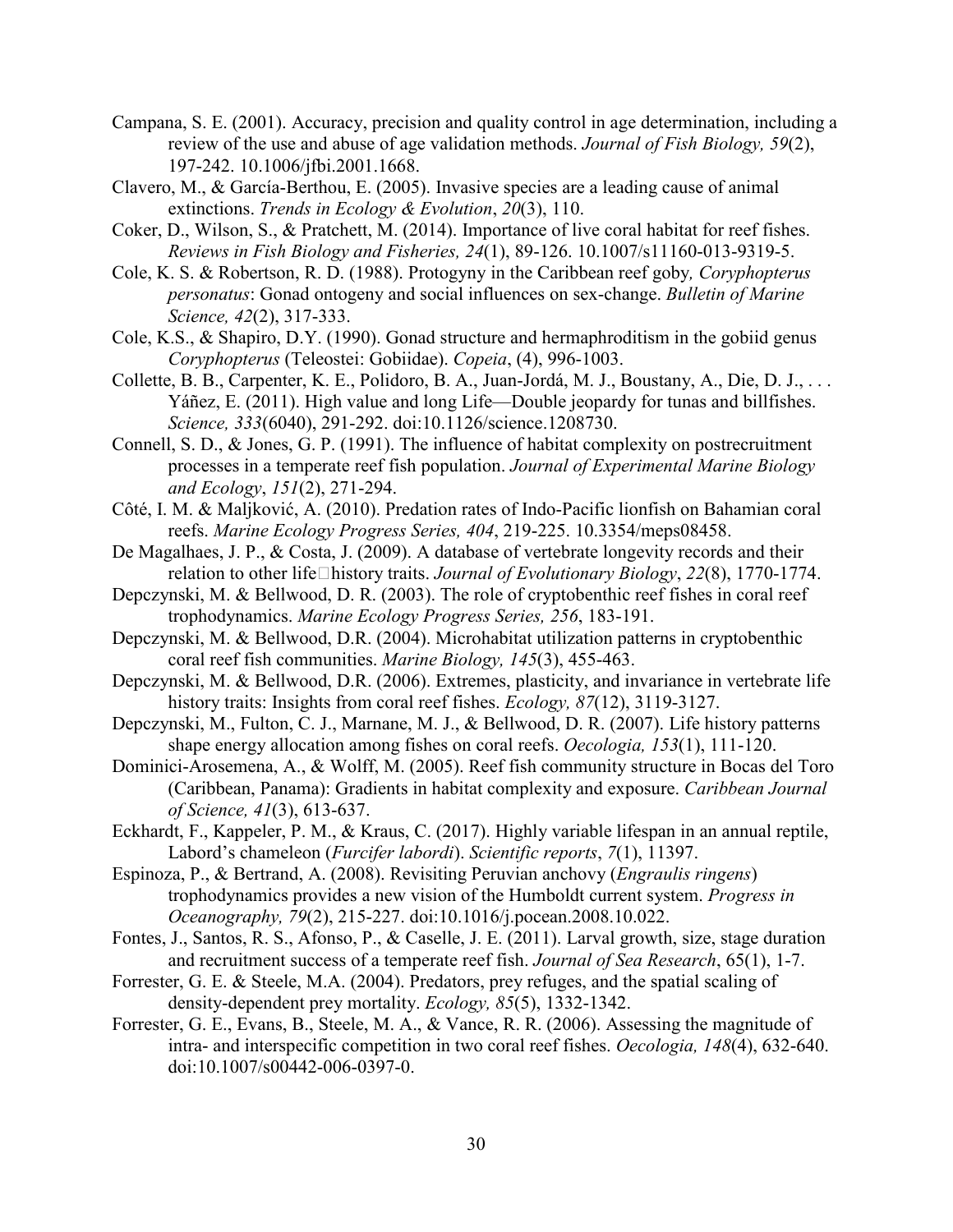- Frisch, A., Ireland, M., & Baker, R. (2014). Trophic ecology of large predatory reef fishes: Energy pathways, trophic level, and implications for fisheries in a changing climate.  *Marine Biology, 161*(1), 61-73.
- Gibson, J. & Carter, J. (2003). The reefs of Belize. Latin American Coral Reefs. 171-202. 10.1016/B978-044451388-5/50009-6.
- Greenfield, D. W., & Johnson, R. K. (1999). Assemblage structure and habitat associations of western Caribbean gobies (Teleostei: Gobiidae). *Copeia, 1999*(2), 251-266. doi:10.2307/1447470.
- Green, B. S., Mapstone, B. D., Carlos, G., & Begg, G. A. (2009). Ch.1: Introduction to otoliths and fisheries in the tropics. In *Tropical Fish Otoliths: Information for Assessment, Management, and Ecology* (Green, B.S., Mapstone, B.D., Carlos, G., Begg, G.A., & Nielsen, J.L., eds), pp. 1-19. Springer.10.1007/978-1-4020-5775-5.
- Goatley, C. H. R. & Bellwood, D. R. (2016). Body size and mortality rates in coral reef fishes: A three-phase relationship. *Proceedings of the Royal Society B-Biological Sciences, 283*(1841), 20161858.
- Goatley, C. H. R., González-Cabello, A. & Bellwood, D. (2017). Small cryptopredators contribute to high predation rates on coral reefs. *Coral Reefs, 36*(1), 207-212.
- Harel, I., Benayoun, B. A., Machado, B., Singh, P. P., Hu, C. K., Pech, M. F., ... & Brunet, A. (2015). A platform for rapid exploration of aging and diseases in a naturally short-lived vertebrate. *Cell*, *160*(5), 1013-1026.
- Hastings, P.A., Walker, H.Jj, & Galland, G.R. (2014). Fishes a Guide to their Diversity. Oakland, Ca: University of California Press.
- Heibo, E., & Magnhagen, C. (2005). Variation in age and size at maturity in perch (*Perca fluviatilis* L.), compared across lakes with different predation risk. *Ecology of Freshwater Fish*, *14*(4), 344-351.
- Heino, M. & Kaitala, V. (1999). Evolution of resource allocation between growth and reproduction in animals with indeterminate growth. *Journal of Evolutionary Biology, 12*(3), 423-429. doi:10.1046/j.1420-9101.1999.00044.x.
- Hernaman, V., Munday, P. L., & Schläppy, M. L. (2000). Validation of otolith growth-increment periodicity in tropical gobies. *Marine Biology, 137*(4), 715-726. 10.1007/s002270000387.
- Hernaman, V. & Munday, P. L. (2005*a*). Life-history characteristics of coral reef gobies: I. growth and life-span. *Marine Ecology Progress Series, 290*, 207-221. 10.3354/meps290207.
- Hernaman, V. & Munday, P. (2005*b*). Life-history characteristics of coral reef gobies. II. Mortality rate, mating system and timing of maturation. *Marine Ecology Progress Series,* 290, 223–237.
- Hogan, J. D., Kozdon, R., Blum, M. J., Gilliam, J. F., Valley, J. W., & McIntyre, P. B. (2017). Reconstructing larval growth and habitat use in an amphidromous goby using otolith increments and microchemistry. *Journal of fish biology*, 90(4), 1338-1355.
- Hopkins, C. L. (1976). Estimate of biological production in some stream invertebrates. *New Zealand Journal of Marine and Freshwater Research, 10*(4), 629-640.
- Iglesias, M., Brothers, E. B., & Morales-Nin, B. (1997). Validation of daily increment deposition in otoliths. Age and growth determination of *Aphia minuta* (pisces: Gobiidae) from the northwest Mediterranean. *Marine Biology, 129*(2), 279-287.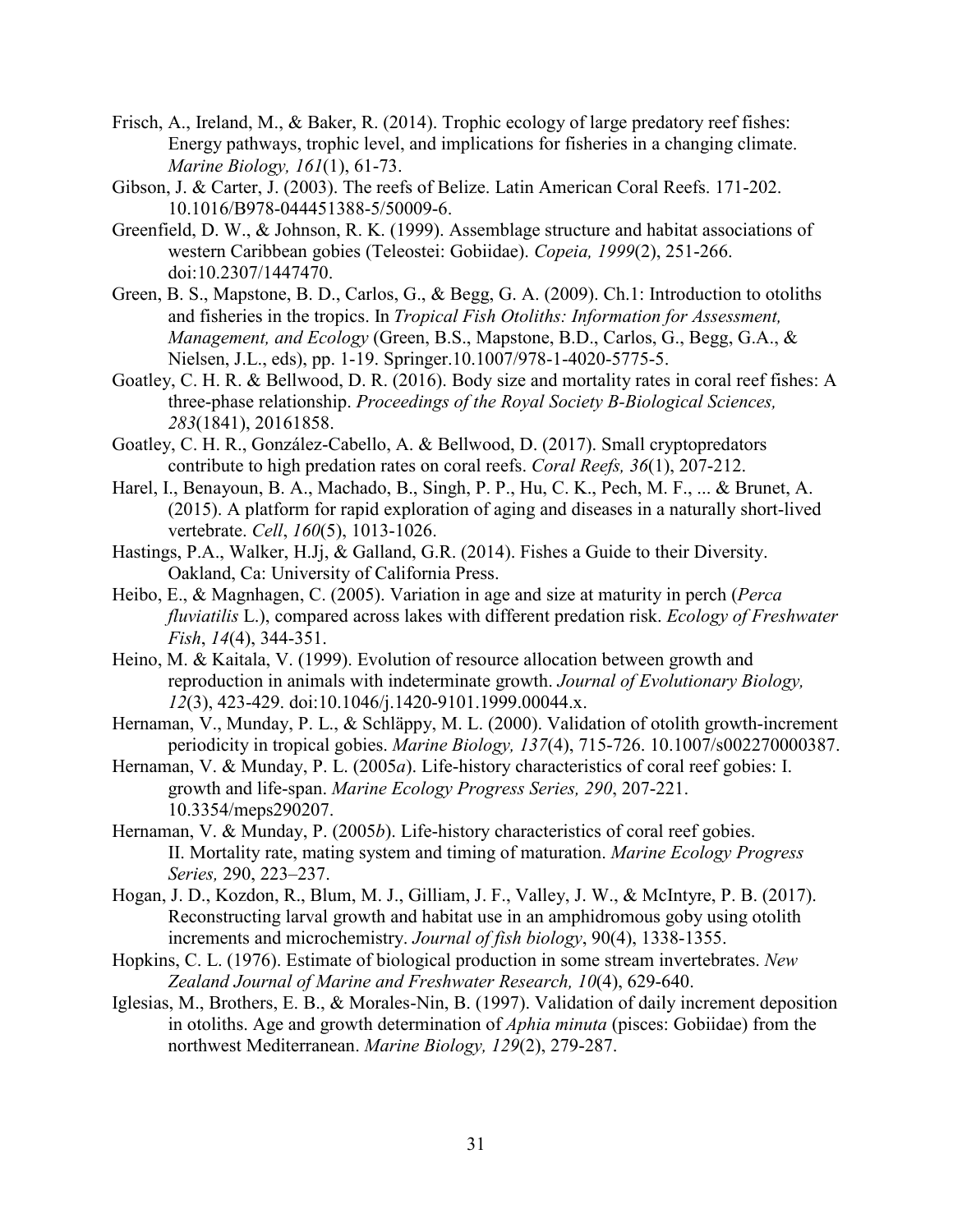- Jackson, J. Donovan, M.K., Cramer, K.L. and Lam, W. (eds). 2014. *Status and Trends for Caribbean Coral Reefs: 1970-2012.* Gland, Switzerland: Global Coral Reef Monitoring Network, IUCN.
- Jones, G. P. (1988). Experimental evaluation of the effects of habitat structure and competitive interactions on the juveniles of two coral reef fishes. *Journal of Experimental Marine Biology and Ecology*, *123*(2), 115-126.
- Jordan, D. S. & Thompson, J. C. (1905). The fish fauna of the Tortugas Archipelago. Bulletin of the Bureau of Fisheries. 24, 229-256.
- Kingsford, M. J., O'Callaghan, M. D., Liggins, L., & Gerlach, G. (2017). The short lived neon damsel *Pomacentrus coelestis*: implications for population dynamics. *Journal of fish biology*, *90*(5), 2041-2059.
- Kramer, A., & Patzner, R. A. (2008). Morphological and developmental studies on the eggs of four *Coryphopterus* species (Actinopterygii: Gobiidae) in the Caribbean Sea. *Acta Ichthyologica Et Piscatoria, 38*(2), 97-102. doi:10.3750/AIP2008.38.2.03.
- Lefèvre, C. D., Nash, K. L., González-Cabello, A., & Bellwood, D. R. (2016). Consequences of extreme life history traits on population persistence: do short-lived gobies face demographic bottlenecks?. *Coral Reefs*, *35*(2), 399-409.
- Liu, M., & Sadovy, Y. (2004). The influence of social factors on adult sex change and juvenile sexual differentiation in a diandric, protogynous epinepheline, *Cephalopholis boenak* (Pisces, Serranidae). *Journal of Zoology*, 264(3), 239-248.
- Longenecker, K., & Langston, R. (2006). Life History Characteristics of a Small Cardinalfish, *Ostorhinchus rubrimacula* (Percoidei: Apogonidae), from Koro, Fiji. *Pacific Science*, *60*(2), 225-234.
- Luckhurst, B. E., & Luckhurst, K. (1978). Analysis of the influence of substrate variables on coral reef fish communities. *Marine Biology, 49*(4), 317-323. doi:10.1007/BF00455026.
- Morris, J. A., & Akins, J. L. (2009). Feeding ecology of invasive lionfish (*Pterois volitans*) in the Bahamian archipelago. *Environmental Biology of Fishes, 86*(3), 389-398. 10.1007/s10641-009-9538-8.
- Munday, P. L., & Jones, G. P. (1998). The ecological implications of small body size among coral-reef fishes. *Oceanography and Marine Biology, 36*, 373-411.
- Newman, M., Paredes, G. A., Sala, E., & Jackson, J. (2006). Structure of Caribbean coral reef communities across a large gradient of fish biomass. *Ecology Letters, 9*(11), 1216-1227. doi:10.1111/j.1461-0248.2006.00976.x.
- Ogle, D.H. (2018). RFishBC. R package version 0.1.1, http://derekogle.com/RFishBC.
- Paquin, M. M., Buckley, T. W., Hibpshman, R. E., & Canino, M. F. (2014). DNA-based identification methods of prey fish from stomach contents of 12 species of eastern North Pacific groundfish. *Deep Sea Research Part I: Oceanographic Research Papers*, *85*, 110- 117.
- Patzner, R., Van Tassell, J. L., Kovacic, M., & Kapoor, B. G. (2011). *The Biology of Gobies*. Boca Raton, Fl: CRC Press.
- Pezold, F., Van Tassell, J., Aiken, K.A., Tornabene, L. and Bouchereau, J.L. (2015). *Coryphopterus personatus*. The IUCN red list of threatened species 2015: e.T185960A1794928. http://dx.doi.org/10.2305/IUCN.UK.2015 2.RLTS.T185960A1794928.en.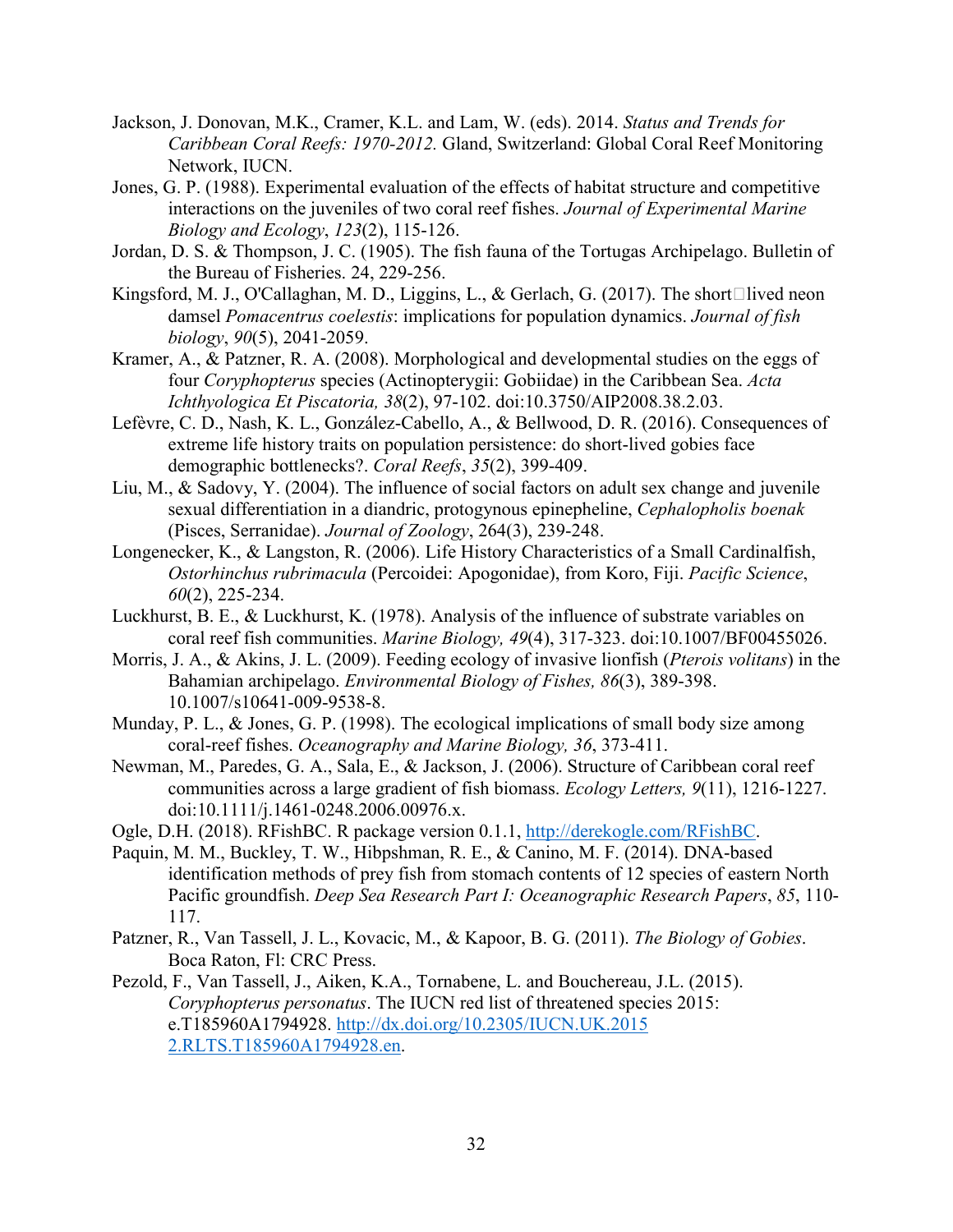- Pikitch, E. K., Rountos, K. J., Essington, T. E., Santora, C., Pauly, D., Watson, R., . . . Munch, S. B. (2014). The global contribution of forage fish to marine fisheries and ecosystems. *Fish and Fisheries, 15*(1), 43-64.
- Popper, A. N., Ramcharitar, J., & Campana, S. E. (2005). Why otoliths? Insights from inner ear physiology and fisheries biology. *Marine & Freshwater Research, 56*(5), 497-504. 10.1071/MF04267.
- Potter, T., King, L., Travis, J., & Bassar, R. D. (2019). Competitive asymmetry and local adaptation in Trinidadian guppies. *Journal of Animal Ecology*, *88*(2), 330-342.
- Radtke, R. L., Kinzie, R. A., & Folsom, S. D. (1988). Age at recruitment of Hawaiian freshwater gobies. *Environmental Biology of Fishes, 23*(3), 205-213. 10.1007/BF00004911.
- Randall, J. E. (1967). Food habits of reef fishes of the West Indies. *Stud. Trop. Oceanogr.*, *5*, 665-847.
- Rankin, T.L., & Sponaugle, S. (2014). Characteristics of settling coral reef fish are related to recruitment timing and success. *PLoS One, 9*(9), e108871.
- Reuter, H., Krug, J., Singer, P., & Englert, C. (2019). The African turquoise killifish *Nothobranchius furzeri* as a model for aging research. *Drug Discovery Today: Disease Models*.
- Reznick, D., & Endler, J. A. (1982). The impact of predation on life history evolution in Trinidadian guppies (*Poecilia reticulata*). *Evolution*, *36*(1), 160-177.
- Ricklefs, R. E. (2010). Life-history connections to rates of aging in terrestrial vertebrates. *Proceedings of the National Academy of Sciences*, *107*(22), 10314-10319.
- Robertson, D. R., & Justines, G. (1982). Protogynous hermaphroditism and gonochorism in four Caribbean reef gobies. *Environmental Biology of Fishes*, *7*(2), 137-142.
- Robertson, D.R. & Kaufmann, K.W. (1998). Assessing early recruitment dynamics and its demographic consequences among tropical reef fishes: Accommodating variation in recruitment seasonality and longevity. *Australian Journal of Ecology*, *23*, 226-233.
- Robertson, D.R. & Van Tassell, J. (2015) Shorefishes of the Greater Caribbean: online information system. Version 1.0 Smithsonian Tropical Research Institute, Balboa, Panamá.
- Rocha, L. A., Rocha, C. R., Baldwin, C. C., Weigt, L. A., & McField, M. (2015). Invasive lionfish preying on critically endangered reef fish. *Coral Reefs*, *34*(3), 803-806.
- Ross, S. W. (2003). The relative value of different estuarine nursery areas in North Carolina for transient juvenile marine fishes. *Fishery Bulletin*, *101*(2), 384-404.
- Selwyn, J.D., Hogan, J.D., Downey-Wall, A.M., Gurski, L.M., Portnoy, D.S. & Heath, D.D. (2016). Kin-aggregations explain chaotic genetic patchiness, a commonly observed genetic pattern, in a marine fish. *PLoS One, 11*(4), e0153381.
- Shafer, D. J. (2000). Evaluation of periodic and aperiodic otolith structure and somatic-otolith scaling for use in retrospective life history analysis of a tropical marine goby, *Bathygobius coalitus*. *Marine Ecology Progress Series, 199*, 217-229. 10.3354/meps199217.
- Shulman, M. J. (1984). Resource limitation and recruitment patterns in a coral reef fish assemblage. *Journal of Experimental Marine Biology and Ecology*, *74*(1), 85-109.
- Shulman, M.J. (1985). Coral reef fish assemblages- intraspecific and interspecific competition for shelter sites. *Environmental Biology of Fishes* 13, 81-92.
- Sogard, S. M. (1997). Size-selective mortality in the juvenile stage of teleost fishes: A review.  *Bulletin of Marine Science, 60*(3), 1129-1157.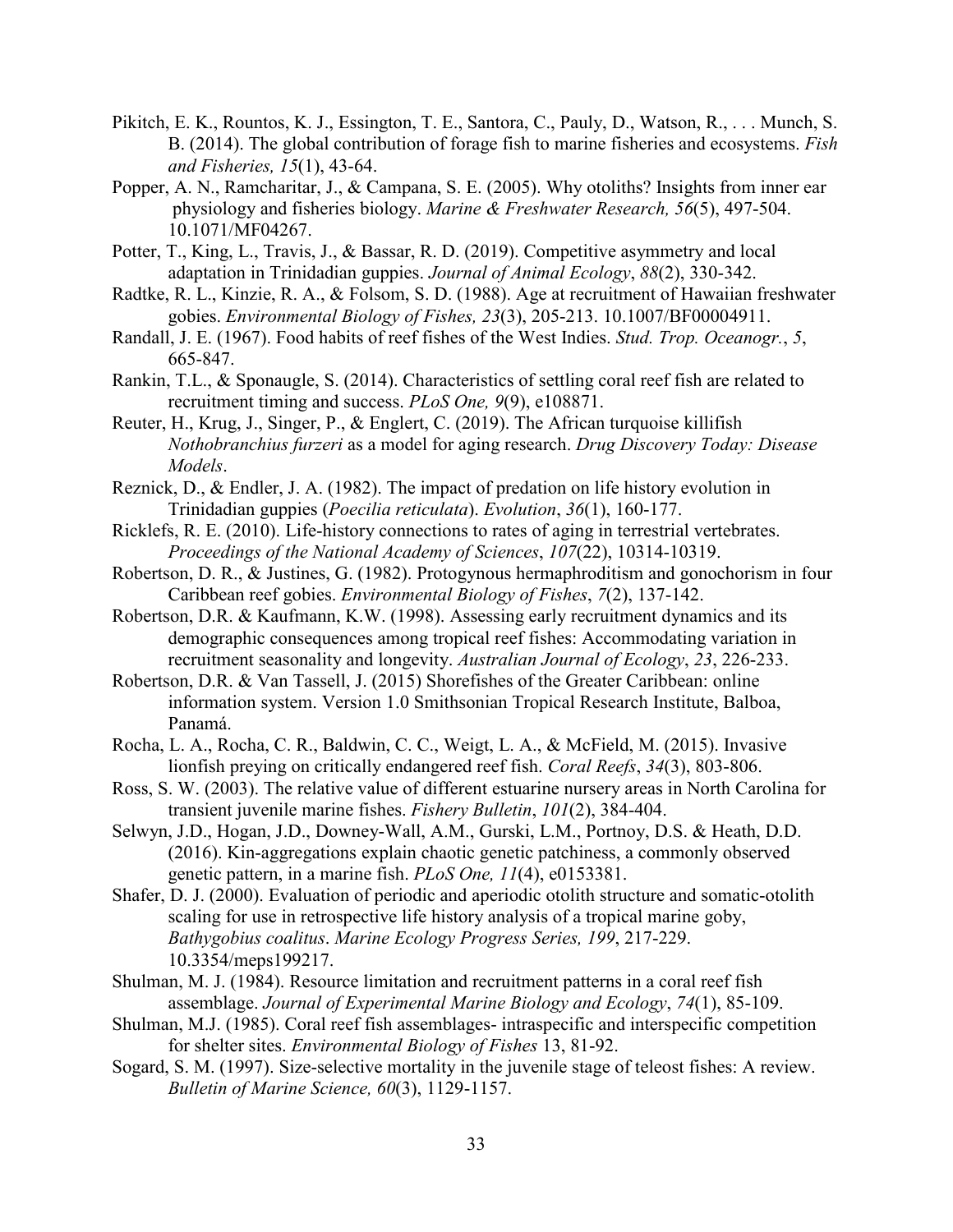- Sponaugle, S. & Cowen, R. K. (1994). Larval durations and recruitment patterns of two Caribbean gobies (Gobiidae): Contrasting early life histories in demersal spawners. *Marine Biology, 120*(1), 133-143.
- Sponaugle, S., & Grorud-Covert, K. (2006). Environmental variability, early life-history traits, and survival of new coral reef fish recruits. *Integrative and Comparative Biology*, 46(5), 623-633. doi:10.1093/icb/ic1014.
- Steele, M. A., & Forrester, G. E. (2002). Early postsettlement predation on three reef fishes: Effects on spatial patterns of recruitment. *Ecology, 83*(4), 1076.
- Thacker, C. E. & Cole, K. S. (2002). Phylogeny and evolution of the gobiid genus *Coryphopterus*. *Bulletin of Marine Science, 70*(3), 837-850.
- Thillainath, E. C., McIlwain, J. L., Wilson, S. K., & Depczynski, M. (2016). Estimating the role of three mesopredatory fishes in coral reef food webs at Ningaloo Reef, Western Australia. *Coral Reefs*, *35*(1), 261-269.
- Thorrold, S. R. & Hare, J. A. (2002). Ch.11: Otolith applications in reef fish ecology. In *Coral Reef Fishes: Dynamics and Diversity in a Complex Ecosystem* (Sale, P.F., ed), pp. 243- 264. San Diego, CA: Academic Press.10.1016/B978-012615185-5/50015-3.
- Ticzon, V., Mumby, P., Samaniego, B., Bejarano-Chavarro, S., & David, L. (2012). Microhabitat use of juvenile coral reef fish in Palau. *Environmental Biology of Fishes, 95*(3), 355-370.
- Tornabene, L., Van Tassell, J. L., Robertson, D. R., & Baldwin, C. C. (2016). Repeated invasions into the twilight zone: Evolutionary origins of a novel assemblage of fishes from deep Caribbean reefs. *Molecular Ecology, 25*(15), 3662-3682. doi:10.1111/mec.13704.
- Tupper, M., & Boutilier, R. G. (1997). Effects of habitat on settlement, growth, predation risk and survival of a temperate reef fish. *Marine Ecology Progress Series*, *151*, 225-236.
- Valdez-Moreno, M., Quintal-Lizama, C., Gómez-Lozano, R., & del Carmen García-Rivas, M. (2012). Monitoring an alien invasion: DNA barcoding and the identification of lionfish and their prey on coral reefs of the Mexican Caribbean. *PloS one*, *7*(6), e36636.
- Victor, B. C. (1982). Daily otolith increments and recruitment in two coral-reef wrasses, *Thalassoma bifasciatum* and *Halichoeres bivittatus*. *Marine Biology, 71*(2), 203-208. 10.1007/BF00394631.
- Victor, B. C. (1986c). Duration of the planktonic larval stage of one hundred species of Pacific and Atlantic wrasses (family Labridae). *Marine Biology*, *90*(3), 317-326.
- Victor, B. C., Vásquez-Yeomans, L., Valdez-Moreno, M., Wilk, L., Jones, D. L., Lara, M. R., ... & Shivji, M. (2010). The larval, juvenile, and adult stages of the Caribbean goby, *Coryphopterus kuna* (Teleostei: Gobiidae): a reef fish with a pelagic larval duration longer than the post-settlement lifespan. *Zootaxa*, *2346*, 53-61.
- Victor, B.C. (2015). Group 2: The short-fin gobies pt. 2 (six-spined, fused) *Coryphopterus* and *Lythrypnus.* In *A Photographic Guide to the Larvae of Coral Reef Fishes*. Available at http://www.coralreeffish.com/gobiidae2.html#coryphopterus.
- Vigliola, L. & Meekan G. Mark. (2009). Ch.6: The back-calculation of fish growth from otoliths. In *Tropical Fish Otoliths: Information for Assessment, Management, and Ecology* (Bridget, G.S., Mapstone, B.D., Carlos, G., & Begg, G.A., eds), pp. 174-208. Springer.10.1007/978-1-4020-5775-5.
- Walker, S.P.W. & McCormick, M. I. (2004). Otolith-check formation and accelerated growth associated with sex change in an annual protogynous tropical fish. *Marine Ecology Progress Series, 266*, 201-212.